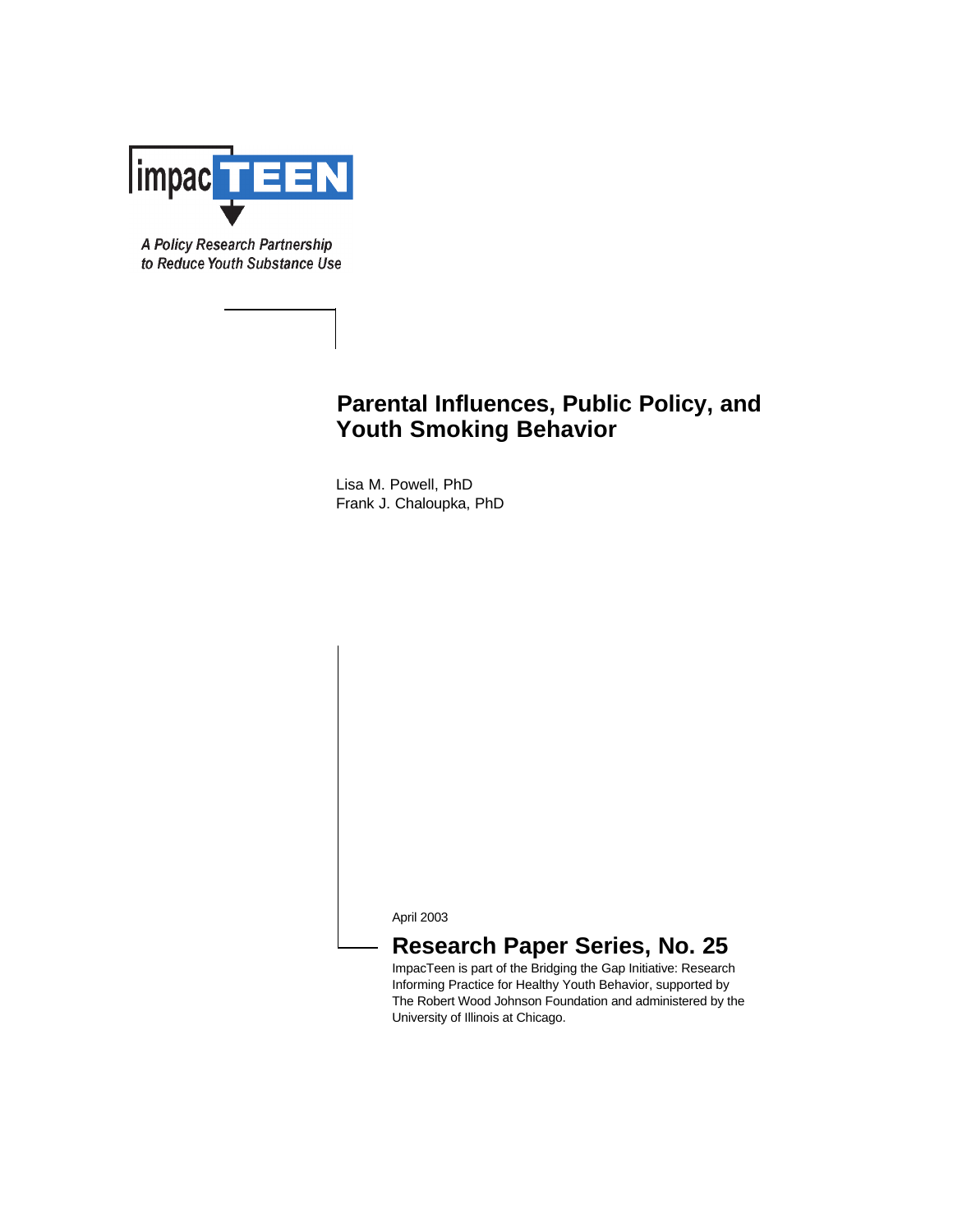## **Parental Influences, Public Policy, and Youth Smoking Behavior**

January 2003

Lisa M. Powell, Ph.D. Associate Professor, Queen's University and Senior Research Specialist, HRPC, UIC 850 West Jackson Blvd, Suite 400 Chicago, IL 60607-3025 powelll@uic.edu

and

Frank J. Chaloupka, Ph. D Professor, University of Illinois at Chicago Faculty Research Fellow, NBER Director, Health Research and Policy Centers, UIC 850 West Jackson Blvd, Suite 400 Chicago, IL 60607-3025 fjc@uic.edu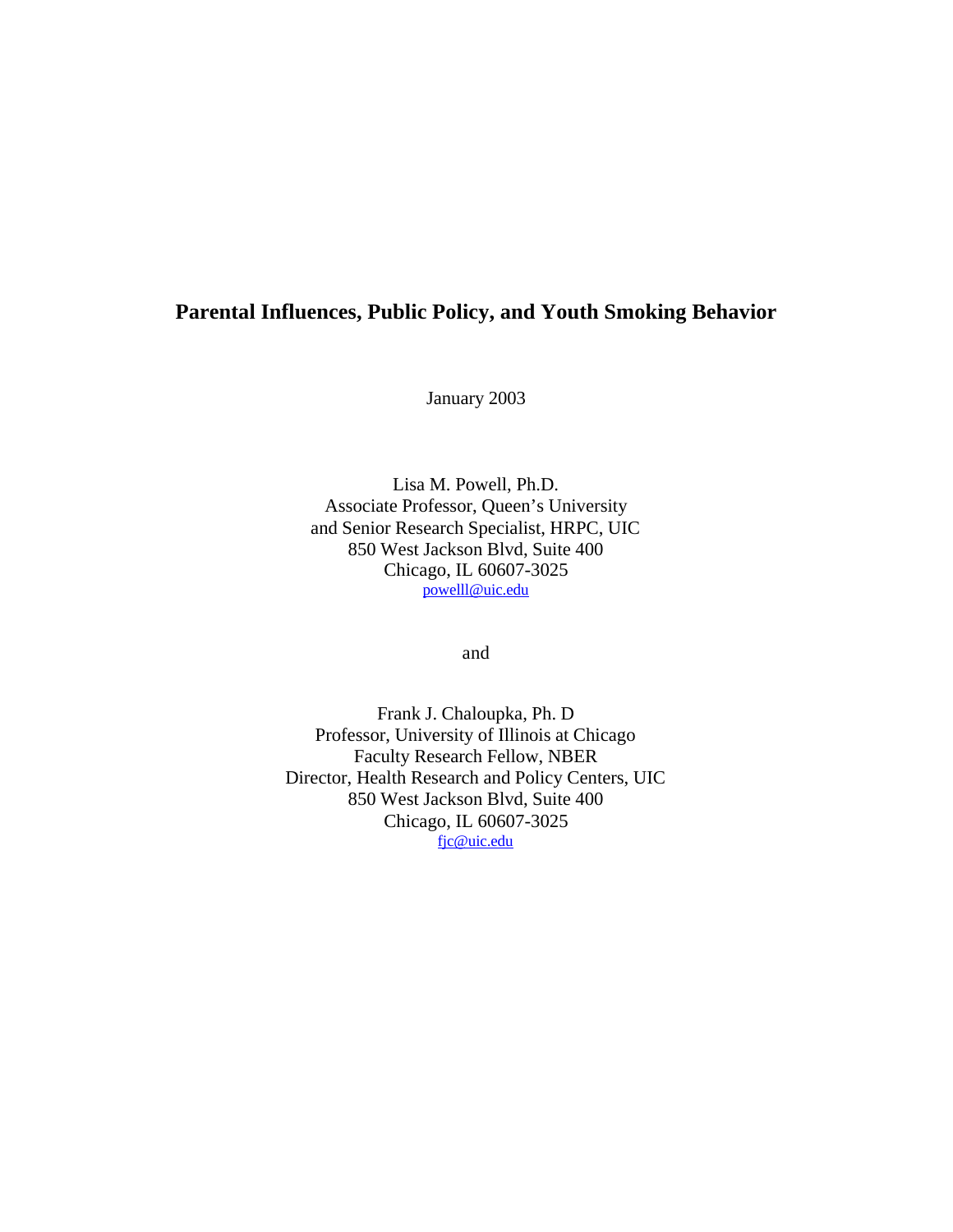## **Acknowledgements**

We gratefully acknowledge funding support for this research from the Robert Wood Johnson Foundation through ImpacTeen (A Policy Research Partnership to Reduce Youth Substance Use). The views expressed in this paper are those of the authors and do not necessarily reflect the views of the Robert Wood Johnson Foundation. We thank Sherry Emery, Brian Flay, and Gary Giovino for their comments and suggestions. The authors are grateful to Yanjun Bao for her excellent research assistance.

Copyright 2003 University of Illinois at Chicago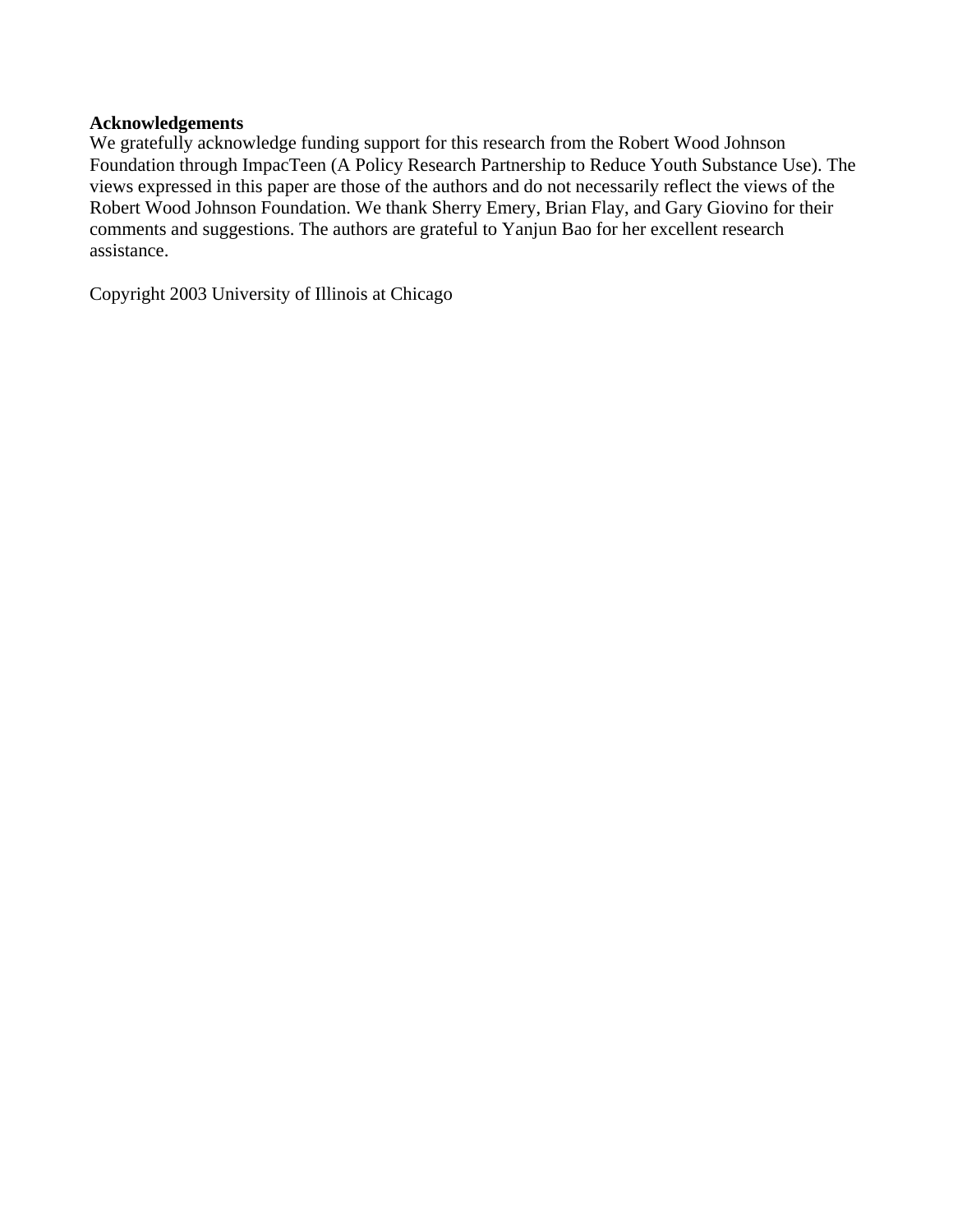### **Abstract**

*Objectives*. The purpose of this paper is to jointly examine the importance of parental influences, prices, and tobacco control policies on the smoking behavior of youths.

*Methods.* Data are drawn from the Audits & Surveys (A&S) 1996 survey of high school students across the United States from "The Study of Smoking and Tobacco Use Among Young People" to examine the impact of parental influences on the probability of youth smoking in the context of both specific observable parenting behaviors and in terms of youths' perceptions of the importance of their parents' opinions.

*Results.* The key finding is that parental influences play a significant role in youth smoking decisions. Our results by age reveal that specific modifications related to improving communication channels and implementing home smoking rules and more general changes that improve the quality of the parent-child relationship such that teens place a higher value on their parents' opinions are likely to be particularly effective in the early teen years. Parental influences are found to play a relatively stronger role in the smoking behavior of female and white youths when we estimate our models separately by gender and race.

*Conclusions.* A comprehensive approach beyond the standard tobacco control policies is the best way to effectively reduce youth smoking. The results from this study show that controlling for prices and youth access measures, it is also important that policymakers solicit the help of parents in the fight against youth smoking. Campaigns to inform/educate parents about their potential impact on the smoking behavior of their children and the encouragement of parents to modify their behavior should be made part of a national strategy to reduce youth smoking.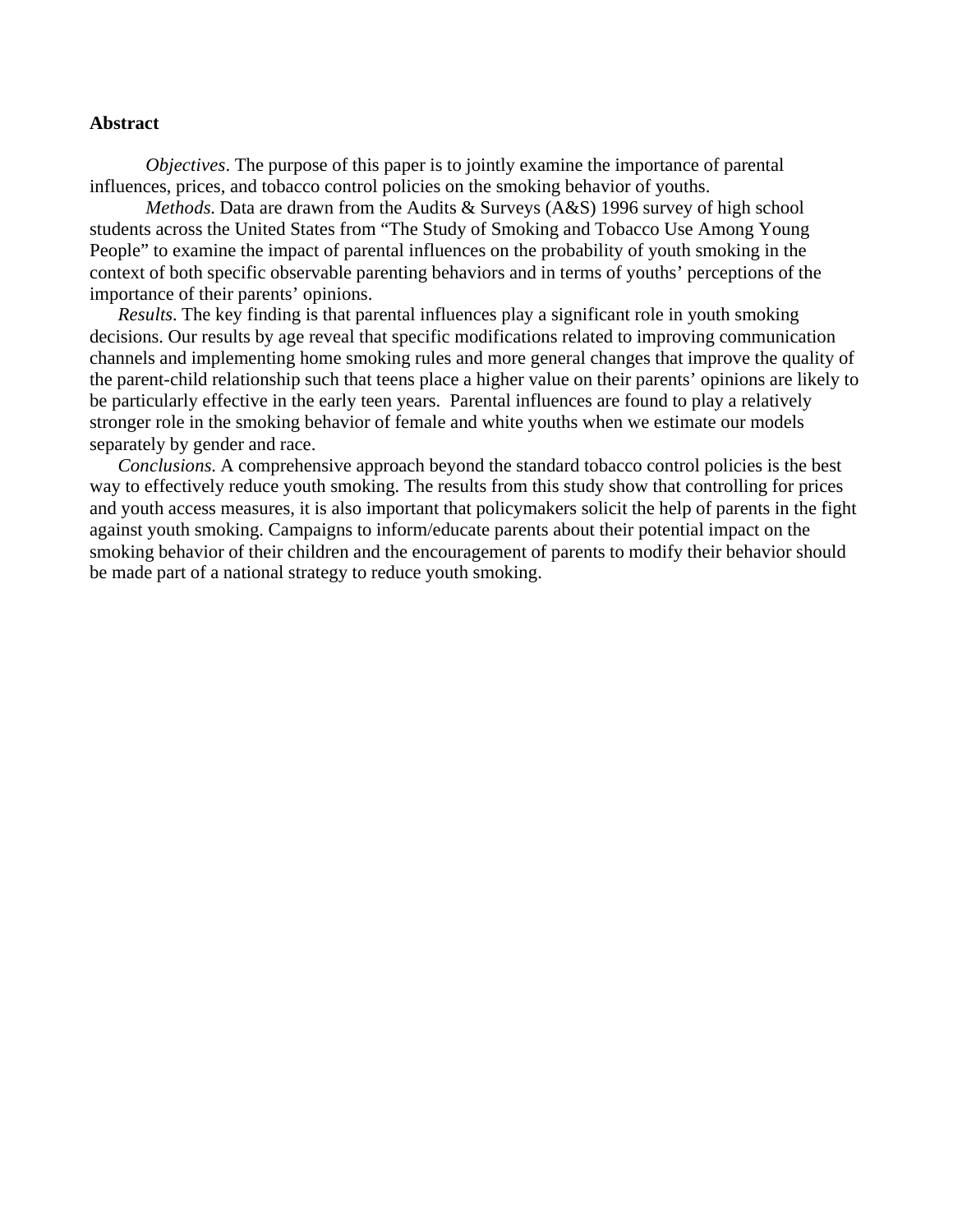## **1. Introduction**

Given the clear and established evidence on the detrimental health outcomes that arise due to cigarette smoking, the development of effective public policies to reduce youth smoking is of paramount importance to public health officials (USDHHS 1994 and 2000). In an effort to thwart youth cigarette use, policymakers have an extensive range of specific policy instruments that can be drawn upon such as cigarette excise taxes, youth access restrictions, clean indoor air laws, advertising restrictions, and campaign ads directed at youths and parents.

Recently, campaign ads have been implemented that solicit the influence of parents in the aim to reduce substance use among America's youths. For example, the National Youth Anti-Drug Media Campaign for a Drug-Free America encourages parents to know what their kids are doing and provides an extensive "How-To Guide" brochure for parents and caregivers to help keep their children drug free. Within the Philip Morris Youth Smoking Prevention Program, television and print campaigns have been designed to reach parents with the message that they should stay involved in their kids' lives and talk to their children about not smoking. This program also provides an online "Parent Resource Center" that includes information for parents on the importance of parental influences in preventing children from smoking highlighting elements such as setting rules, staying involved and talking with your kids, and tips for parents who smoke.

Numerous econometric studies on the determinants of youth smoking behavior have sought to provide evidence on the potential effectiveness of changes in tax policy and tobacco control policies as a means to reduce the prevalence and intensity of youth smoking. Indeed, much of this work has been the backbone for formulating anti-smoking policies (See Chaloupka and Warner (2000), as well as the Surgeon General's Reports USDHHS (1994 and 2000)).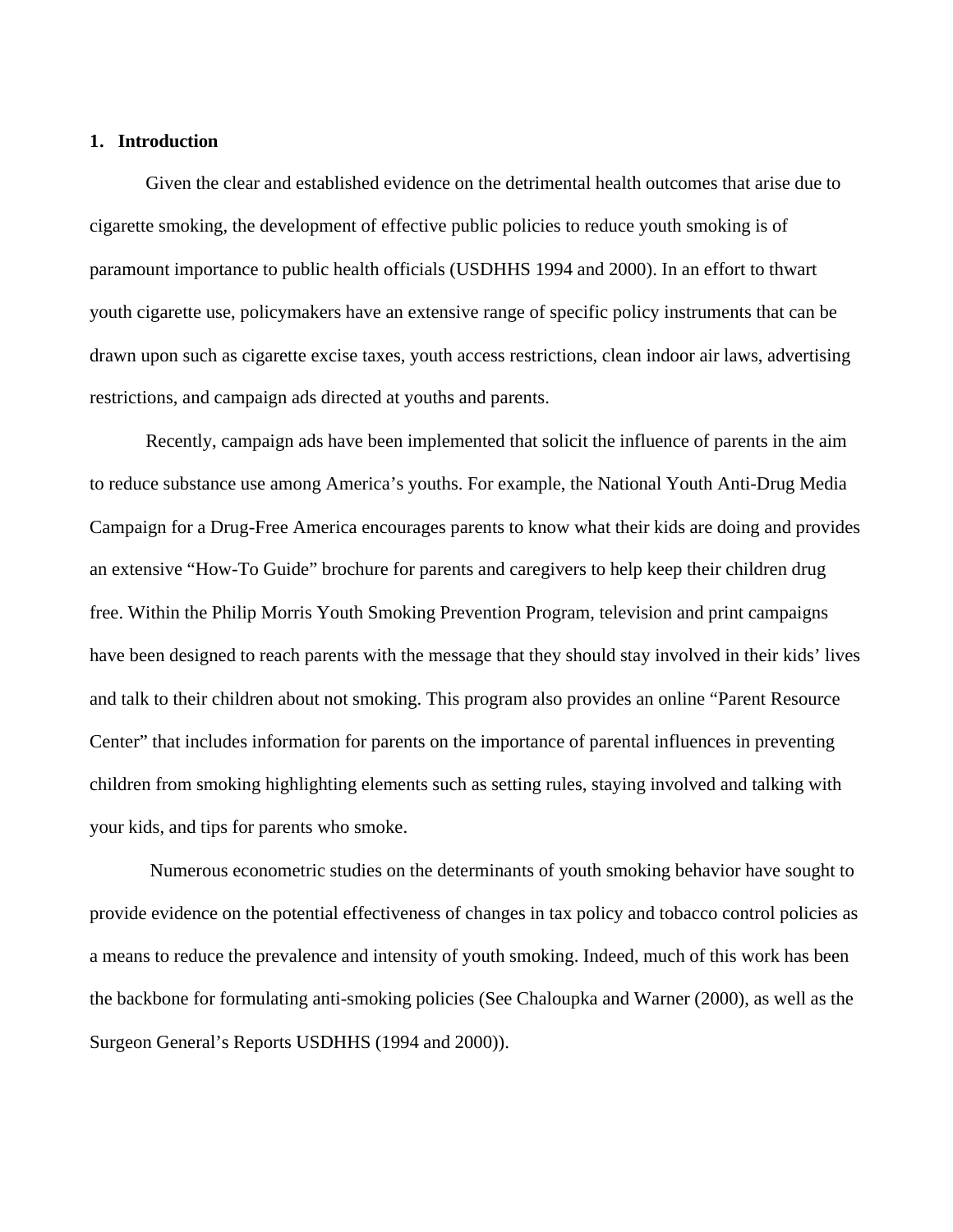In general, the single most consistent conclusion from the economic literature on the demand for cigarettes is that consumers react to price changes according to general economic principles – an increase in cigarette prices leads to a decrease in the propensity of smoking and the intensity with which smoker's smoke. That is, the economic research has shown that cigarette prices are inversely related to cigarette demand. A National Cancer Institute sponsored gathering of economists and other experts concluded that the overall price elasticity of adult cigarette demand falls in a narrow range of -0.3 to –0.5 (National Cancer Institute, 1993).

A smaller literature on youth and young adult responsiveness to cigarette prices has also emerged. The general consensus from these studies is that youth and young adults are at least as responsive to price as adults are, if not significantly more price responsive (USDHHS, 1994 and 2000, Chaloupka and Warner, 2000). The majority of estimates of the price elasticity of demand for cigarettes for youths range from –0.5 to –1.5 (Lewit, Coate and Grossman, 1981; Chaloupka and Grossman 1996; Chaloupka and Pacula, 1998; Evans and Huang, 1998; Tauras and Chaloupka, 1999; Harris and Chan, 1999; Gruber, 2001; Ross and Chaloupka, 2002). These results suggest that, on average, a 10% increase in the price of cigarettes would decrease overall youth consumption of cigarettes by approximately 10%. However, it should be noted that a few studies have found no significant relationship between prices and young adult and youth smoking behavior (Chaloupka, 1991; Wasserman et al., 1991).

A limited body of research has examined the impact of tobacco control policies on youth smoking. Recent evidence suggests that policies related to youth access, in particular, strong restrictions are likely to play an important role in youth smoking behavior (Chaloupka and Grossman, 1996; Chaloupka and Wechsler, 1997; Chaloupka and Pacula, 1998; Tauras and Chaloupka,1999).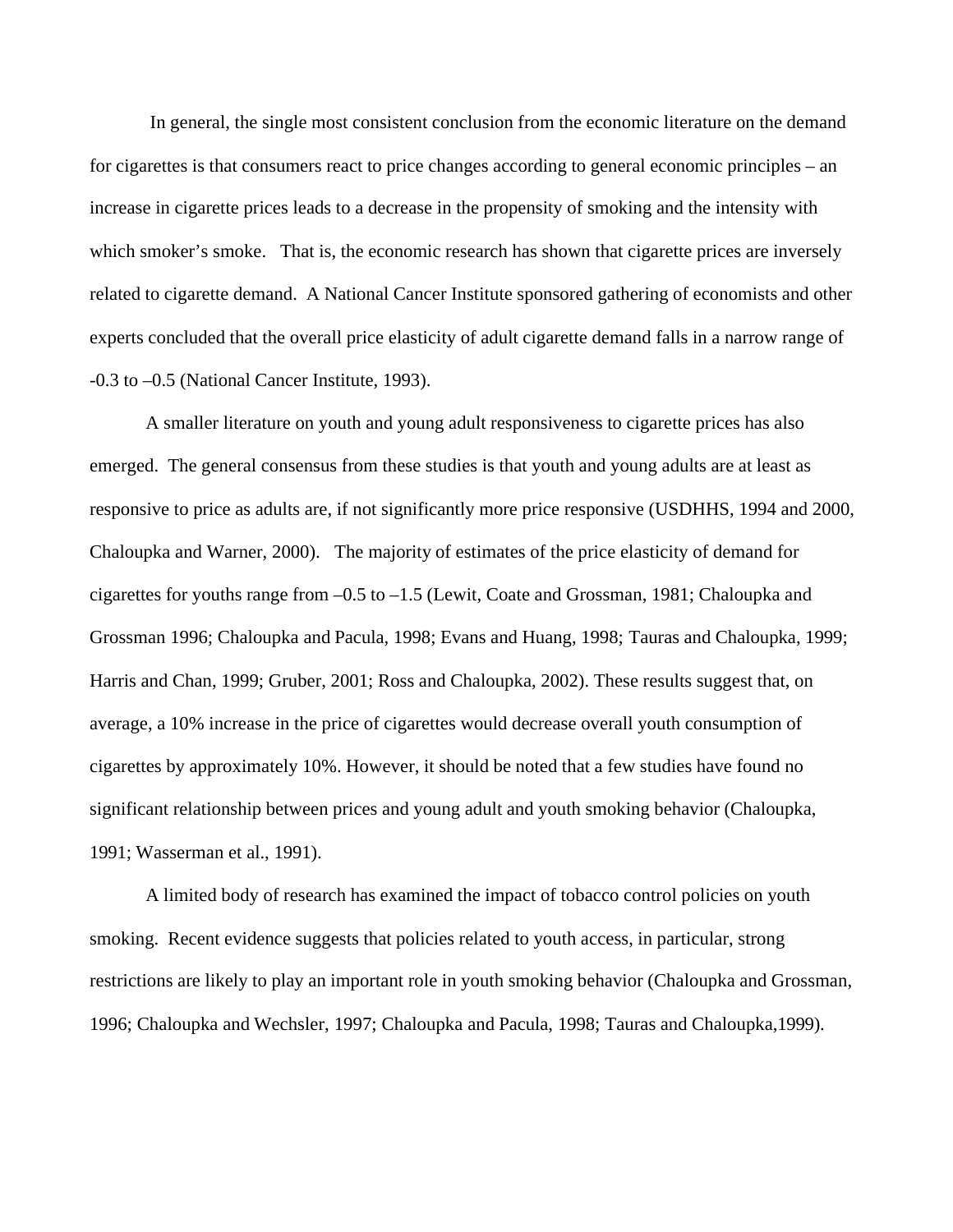A broader body of social science and medical literature has provided empirical evidence on the importance of a variety of different aspects of parental influences on youth smoking behavior. Many studies have shown that strong parent-family connectedness/bonding/communication reduces the likelihood of smoking among youth (Bailey, Ennet and Ringwalt,1993; Cohen, Richardson, and LaBree, 1994; Biglan et al., 1995; Krohn et al., 1989, Distefan et al., 1998, Kafka, 1991). Parental monitoring and limit setting has also been shown to be an important factor associated with youth cigarette use (Jackson, 1997; Biglan et al., 1995; Cohen, Richardson and LaBree, 1994; Ary et al., 1999; Simmons-Morton et al., 1999; Pierce et al., 2002).

The empirical evidence related to the impact of smoking rules in the home on youth smoking behavior is mixed. While Henriksen and Jackson (1998) and Wakefield et al. (2000) find that more restrictive home smoking rules and households that do not permit smoking in the home decrease the risk of youth cigarette use, several studies by Jackson and colleagues have found no association between household smoking rules and youth cigarette use (Jackson, Bee-Gates and Henriksen, 1994; Jackson, 1997; Jackson and Henrikson, 1997; Jackson et al., 1997).

The potential impact of parental smoking on youth smoking behavior has been examined extensively. The majority of studies reveal that parental role modeling is a key factor in the smoking behavior of youths. The most consistent finding is that adolescents are significantly more likely to smoke if their parents smoke (Bauman et al., 1984; Bauman et al., 1990; Bauman et al. 1995; Iannotti and Bush, 1992; Melby et al., 1993; Cohen, Richardson and LaBree, 1994; Flay et al., 1994; Moreno et al., 1994; Jackson, Bee-Gates and Henrikson, 1994; Ary et al. 1995; Biglan et al., 1995; Hu et al., 1995; Oygard et al., 1995; Jackson, 1997; Jackson and Henriksen, 1997; Farkas, 1999) However, a limited number of studies have found no relationship between parent and youth smoking (Bauman et al., 1984; Ary and Biglan, 1988; Bailey Ennet and Ringwalt, 1993; Distefan et al., 1998)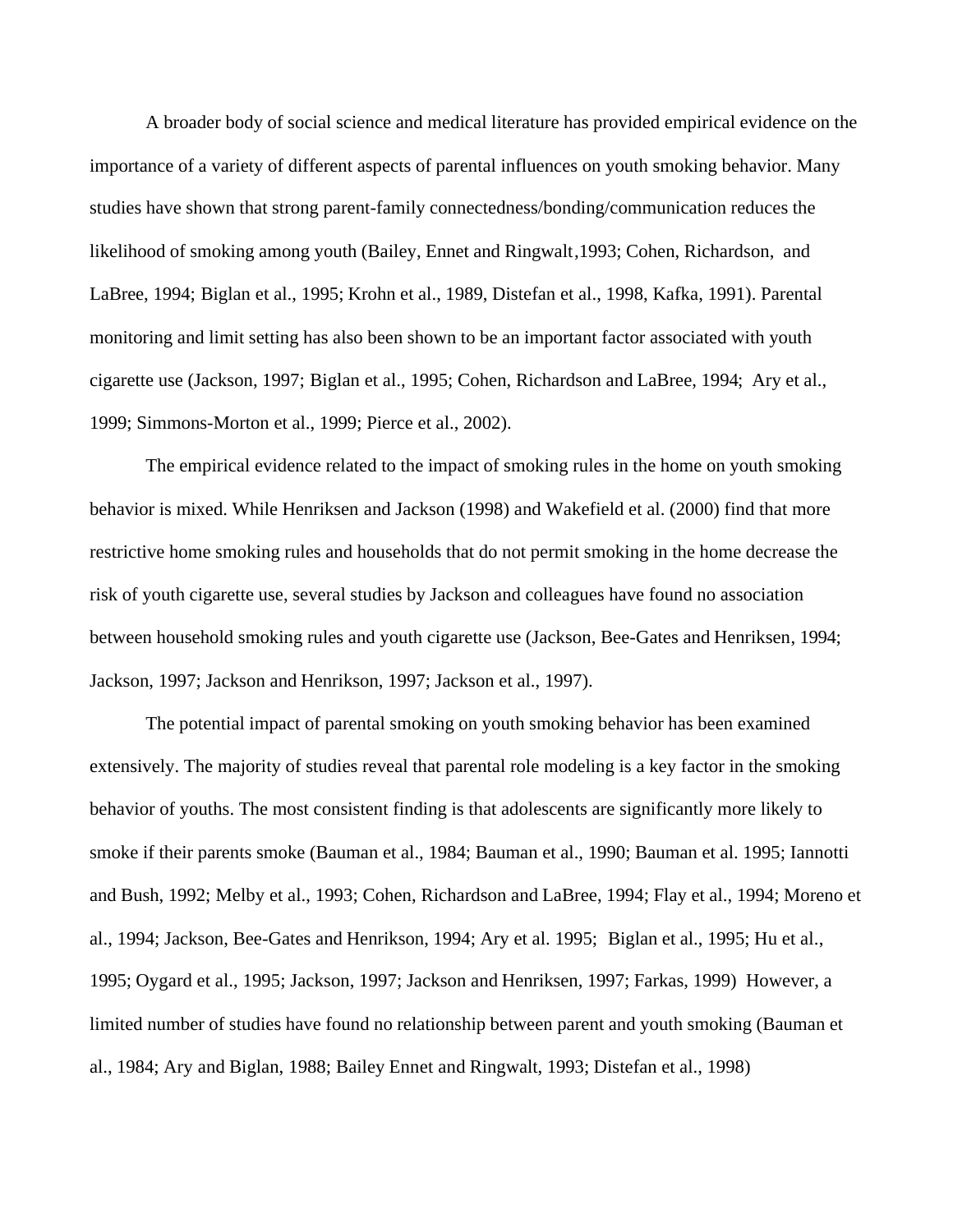In comparison to the economic and broader health-related research cited above, this is the first study to examine the combined association of an extensive range of parental influences, prices, and tobacco control policies with the smoking status of youths. In this regard, this paper expands the standard economic model of consumer demand theory to account for parental influences in the estimation of the demand for cigarettes by youths. Our analyses examine both specific observable parenting behaviors and youths' perceptions of the importance of their parents' opinions. Our first model accounts for practical observable parenting measures of bonding (extent of discussions about daily issues between parent/adult and child), limit setting with regard to free time, home smoking rules, and parental smoking behavior. Studying specific parental behaviors is especially useful since it offers evidence on particular modes of parenting that may be modified in order to reduce youth smoking. Second, we examine the importance of parenting behavior as reflected by the extent to which the child thinks that his or her parents' opinions are important in their decision to smoke. This latter model captures the combined importance of the observable parenting influences such as those included in our first model plus a host of unobservable parenting influences that contribute to the potential impact that parents may have on the likelihood that their children smoke. Overall, the results from our empirical models will have strong policy implications related to the importance of parental influences, cigarette tax policy, and other tobacco control policies.

The paper is structured as follows. Section 2 discusses the data used in this study. Next, in our methods section 3, we describe our estimation model. Our results are presented in section 4. Finally, section 5 concludes the paper.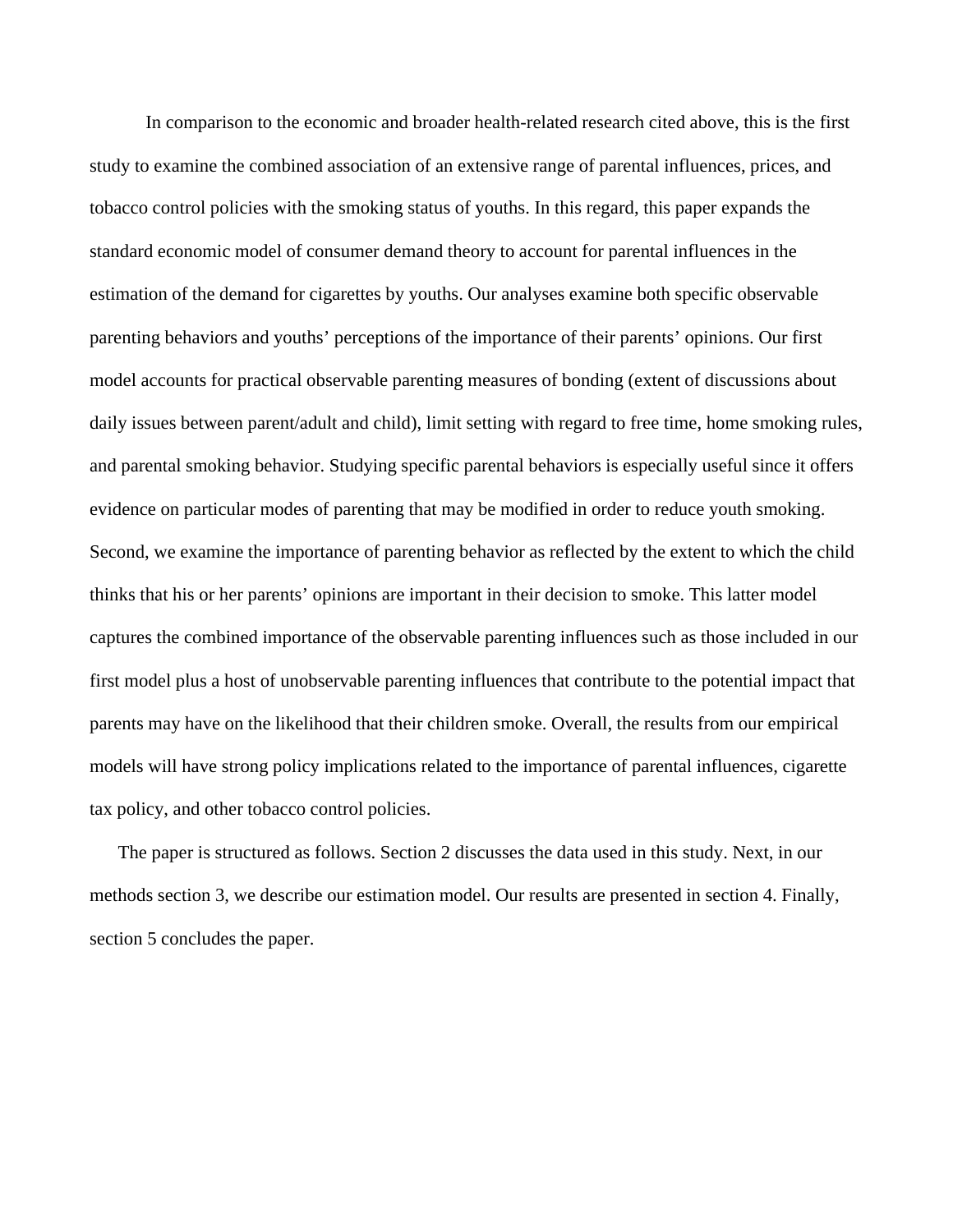## **2. Data**

To undertake our analyses, we draw on the Audits & Surveys (A&S) 1996 survey data of high school students across the United States from "The Study of Smoking and Tobacco Use Among Young People" as our primary data set. In the A&S survey, a total of 17,287 high school students, from 202 public, private, and parochial high schools, were interviewed between March and July 1996. The high school survey is a nationally representative random sample. All questionnaires were self-administered and respondents were assured of anonymity and confidentiality of their responses. In addition to the teen survey, there also exists a short school administrator survey component providing information on school rules related to smoking. Our estimation sample contains 11,237 observations based on a subsample of high school students for which we have non-missing data. Table 1 provides the summary statistics for our full sample and by smoking status. Below, we describe the variables used in this study in terms of the dependent variable of interest, the parental measures, control variables, and the external price and tobacco control policy data that we have merged with the A&S data.

*Dependent Variable*: Our measure of youth smoking participation among high school students is constructed as a 0-1 dichotomous indicator of smoking participation based on the answer to the question: "Think about the last 30 days. On about how many of those days, if any, did you smoke?". Based on an answer to this question that indicated smoking any amount on one or more days in the last 30 days, the student qualified as a current smoker.

*Parental Measures*: The A&S survey collected data that allow us to assess the importance of parental influences that stem from measures of parent/child bonding, rule/limit setting, and parent smoking behavior. These observable variables include: how often the student talks with the parents/adults in their home about what they have done during the day (less than once a week, once a week, a few times a week, almost every day); the existence of rules on spending free time; rules about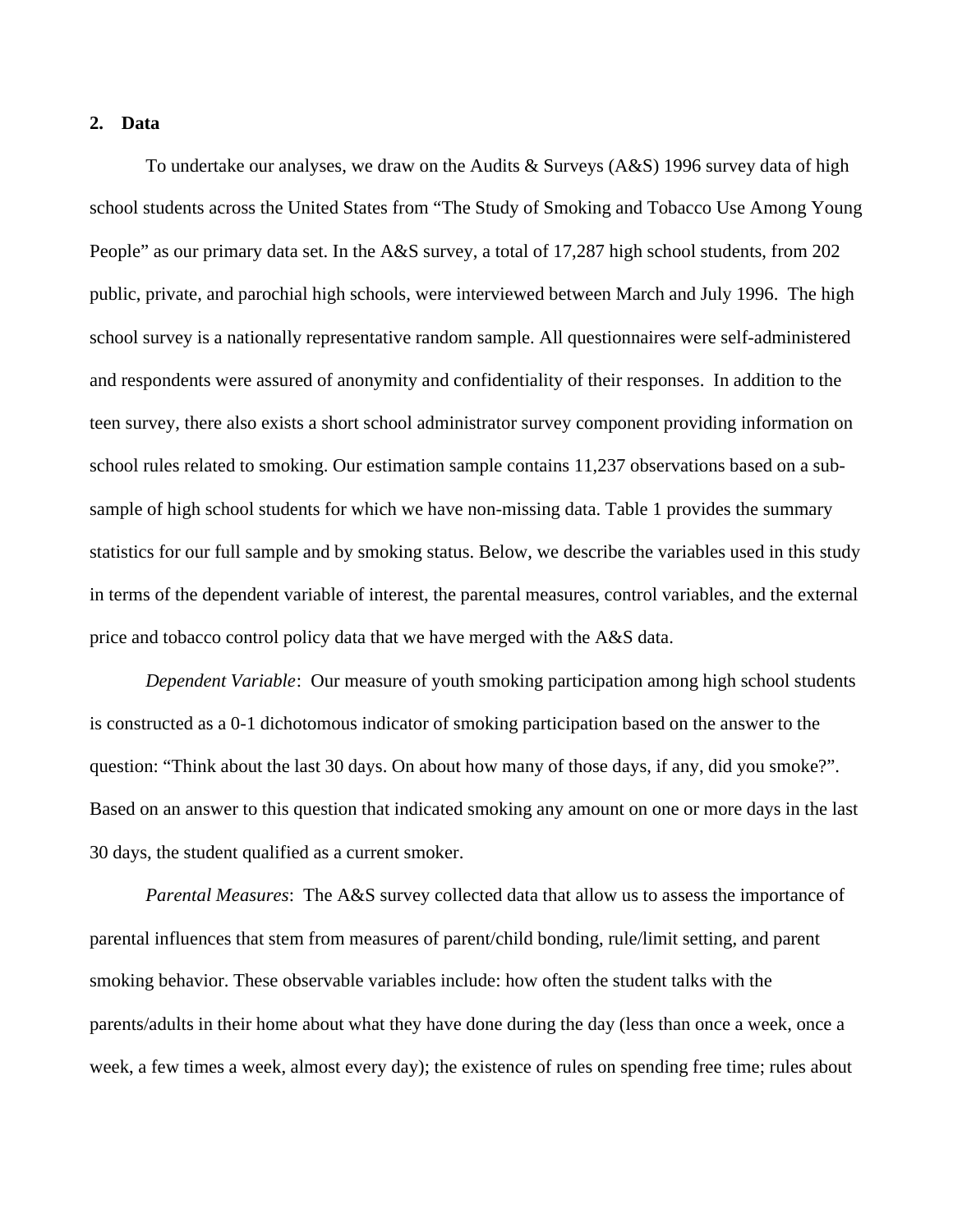smoking in the household (allowed anywhere, allowed in limited areas, special guests only, no one is allowed to smoke in the house); and, whether or not either parent (actual, step, or adoptive) smoke. We also draw on an alternative measure that reflects the importance of parenting behavior as internalized by the extent to which the child thinks that his or her parents' opinion are important in their decision to smoke. Specifically, this measure is based on the question: "How important to you are your parents' opinions about smoking when it comes to your decision about whether or not to smoke?" (very important, somewhat important, not too important, not at all important). This latter measure can be thought of as a proxy for observable parenting measures such as those described above, and other unobservable parenting influences.

*Control variables*: The A&S survey collected a variety of demographic and socioeconomic data. Several potential determinants of youth cigarette smoking have been constructed from these data. Our control variables include: the age of the respondent; his/her gender; race and ethnicity (African American, Hispanic, Asian, White, other [includes also American Indians]); family structure (live alone, live with parents, live with others not including parents); parental education (completed college); completeness of the family (parents are married, separated, divorced, both deceased, father deceased, mother deceased); frequency of participation in religious services (frequent participation, infrequent participation, no participation); and, urbanization status (living in a city, in a suburb, in a village/town). And, from the School Administrator survey, we control for what restrictions the school has on cigarette smoking (ban on smoking).

*External Price and Policy Variables*: In addition to the data collected by the A&S survey, a number of other variables from external data sources are utilized in our analyses. These variables include cigarette prices and tobacco control policies.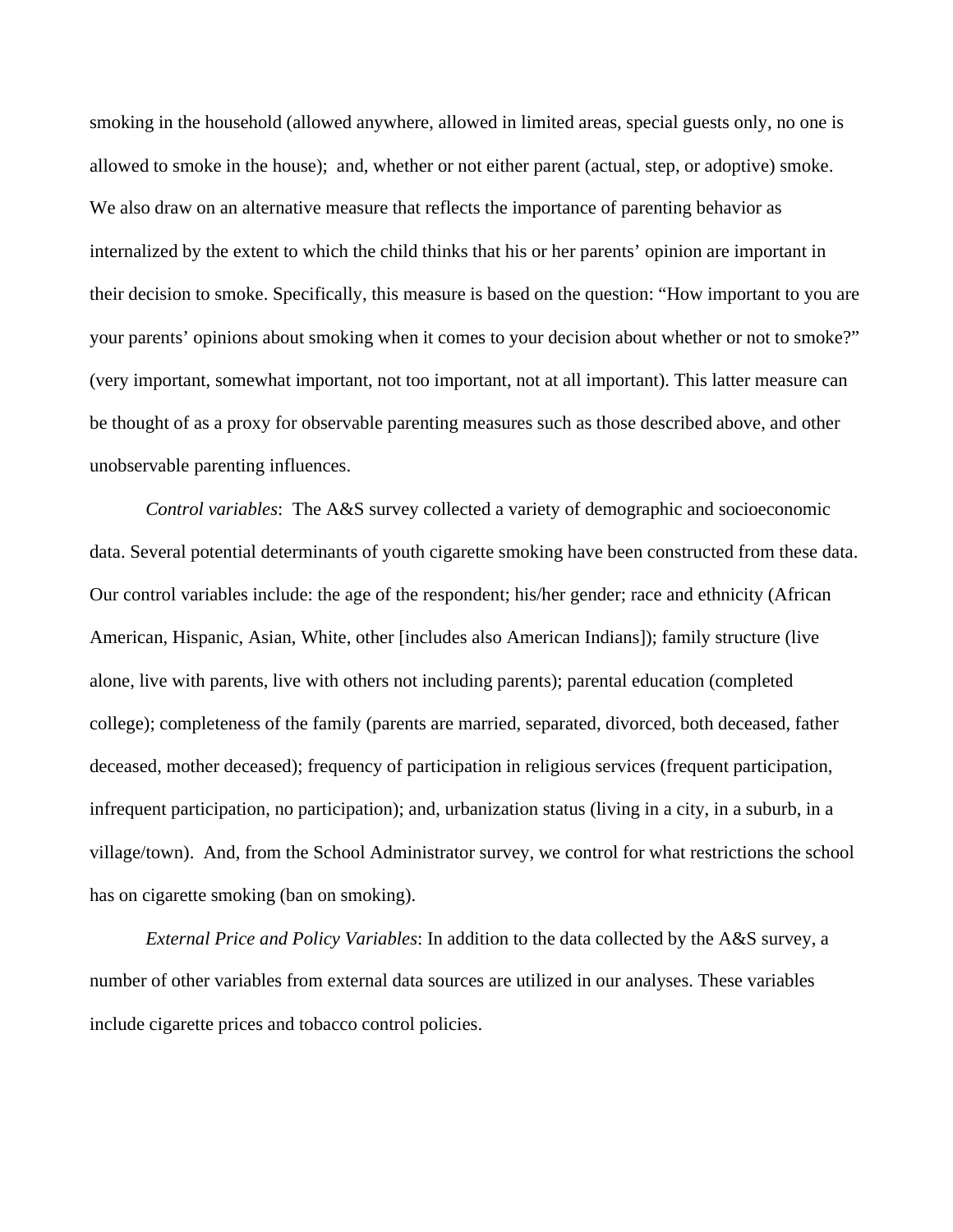*Price Measure*: We have merged the state level average price (in cents) for a pack of cigarettes recorded from the Tax Burden on Tobacco as published by the Tobacco Institute. It is computed as the weighted average of a single pack, carton, and vending machine cigarette prices, including state excise taxes. Prices of both branded and generic cigarettes are used in the average.

*Tobacco Control Policies*: We have merged in a refined tobacco youth access index based on the measure developed by Alciati, et al. for the National Cancer Institute, as modified by Gruber and Zinman. This index captures the extensiveness and comprehensiveness of state policies aimed at reducing youth access to tobacco products. Twelve separate restrictions comprise the youth access index variable including minimum age of purchase, packaging, clerk intervention, photo identification, vending machine availability, free distribution of samples, graduated penalties, random inspections, statewide enforcement, advertising, licensing, and restrictions on minors. Each of these restrictions takes on a value of between either 0-4 or 0-5 depending on the strength of the regulation. Summing up the ratings for each of the twelve restrictions and subtracting two points in the various components of the index if states preempt stronger local actions derives the youth access index.

#### **3. Methods**

This paper evaluates the importance of parental influences on the smoking behavior of youths. Our goal is to expand the standard empirical economic model of the determinants of youth smoking to simultaneously incorporate the importance of cigarette prices, tobacco control policies, and parental influences. Traditional empirical behavioral models for examining the determinants of cigarette smoking are based on the economic theory of demand. In the derivation of the cigarette demand equation, it is assumed that an individual's utility is a function of the consumption of cigarettes and other goods, and tastes. An individual is assumed to maximize utility subject to a budget constraint that is comprised of the price of cigarettes, the prices of other goods, and income. Based on this utility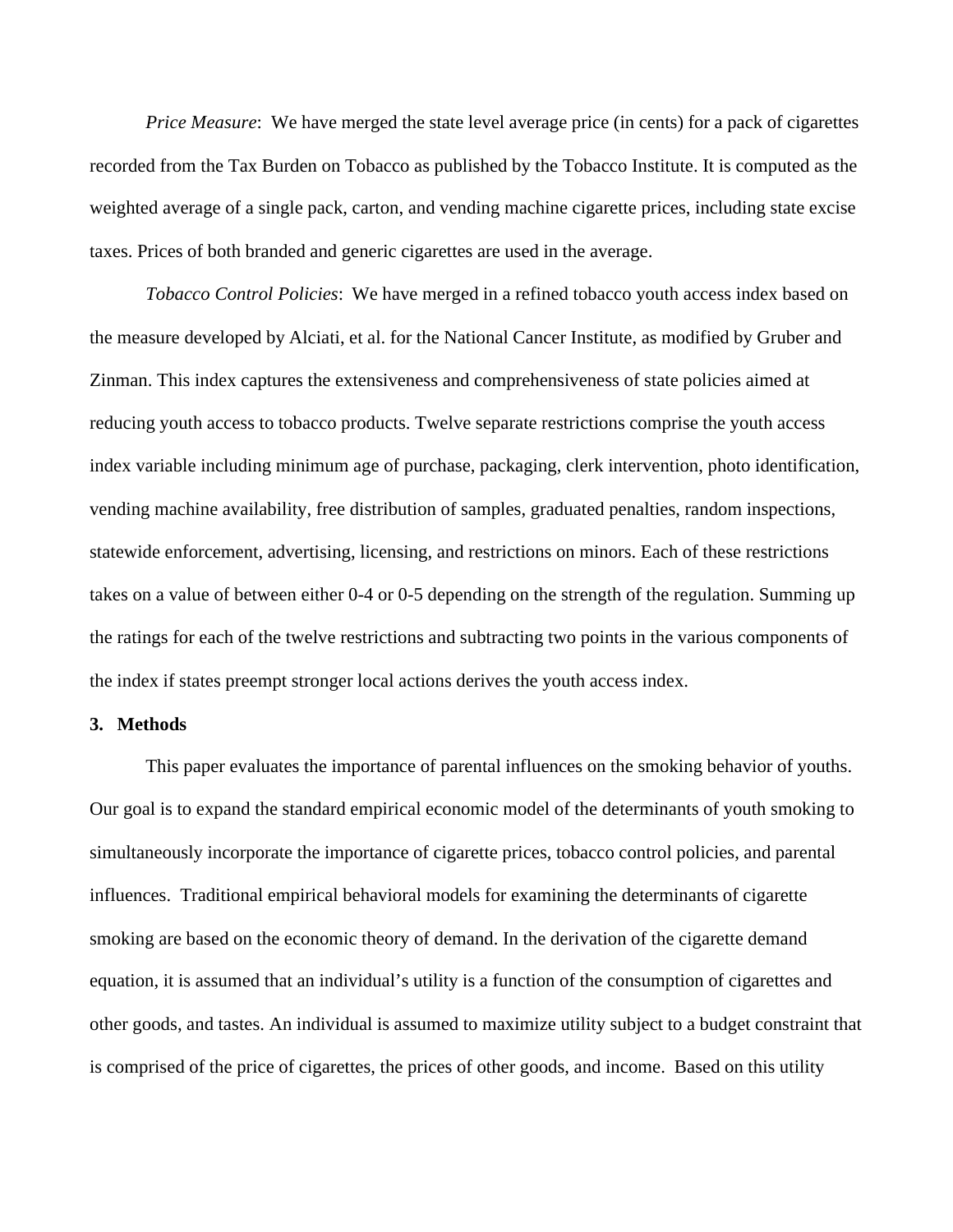maximization process, the cigarette demand equation is hypothesized to be a function of the price of cigarettes, prices of other goods, income, and variables that govern individual tastes (typically reflected by demographic variables). It should be noted here that the price of cigarettes is assumed to incorporate the "full price" of consumption. The "full price" includes both the direct monetary costs (prices inclusive of excise taxes) and indirect costs associated with obtaining and consuming cigarettes (for example, policies related to possession such as minimum legal purchase age restrictions and prohibitions on sale).

While traditional economic models of smoking behavior emphasize price, the broader social science literature suggests a wide range of factors that underlay theories related to youth behavioral outcomes. (See Petraitis, Flay, and Miller (1995) for an extensive review of such theories). In particular, cultural, social situational, and personal/biological factors have been related to youth substance behaviors. Within their "theory of triadic influences", Flay and Petraitis (1994) and Flay, Petraitis and Hu (1995) demonstrate the paths by which these three factors relate to youth behavior. Within the "social situational" stream, the authors outline the potential link between youth substance use and social/normative influences that stem from parenting styles, the bond between parents and youths, and parental substance use behavior.

Applied to our economic framework, the theory of triadic influences clearly suggests the inclusion of covariates within a utility maximization model that account for potential parental influences on the preferences of youths in their decision to smoke. Hence, in our empirical analyses, we incorporate our parental measures into the standard economic model of demand that includes the effects of cigarette prices, tobacco control policies, school-based restrictions on smoking and demographic variables on the probability of smoking among high school students. We assess the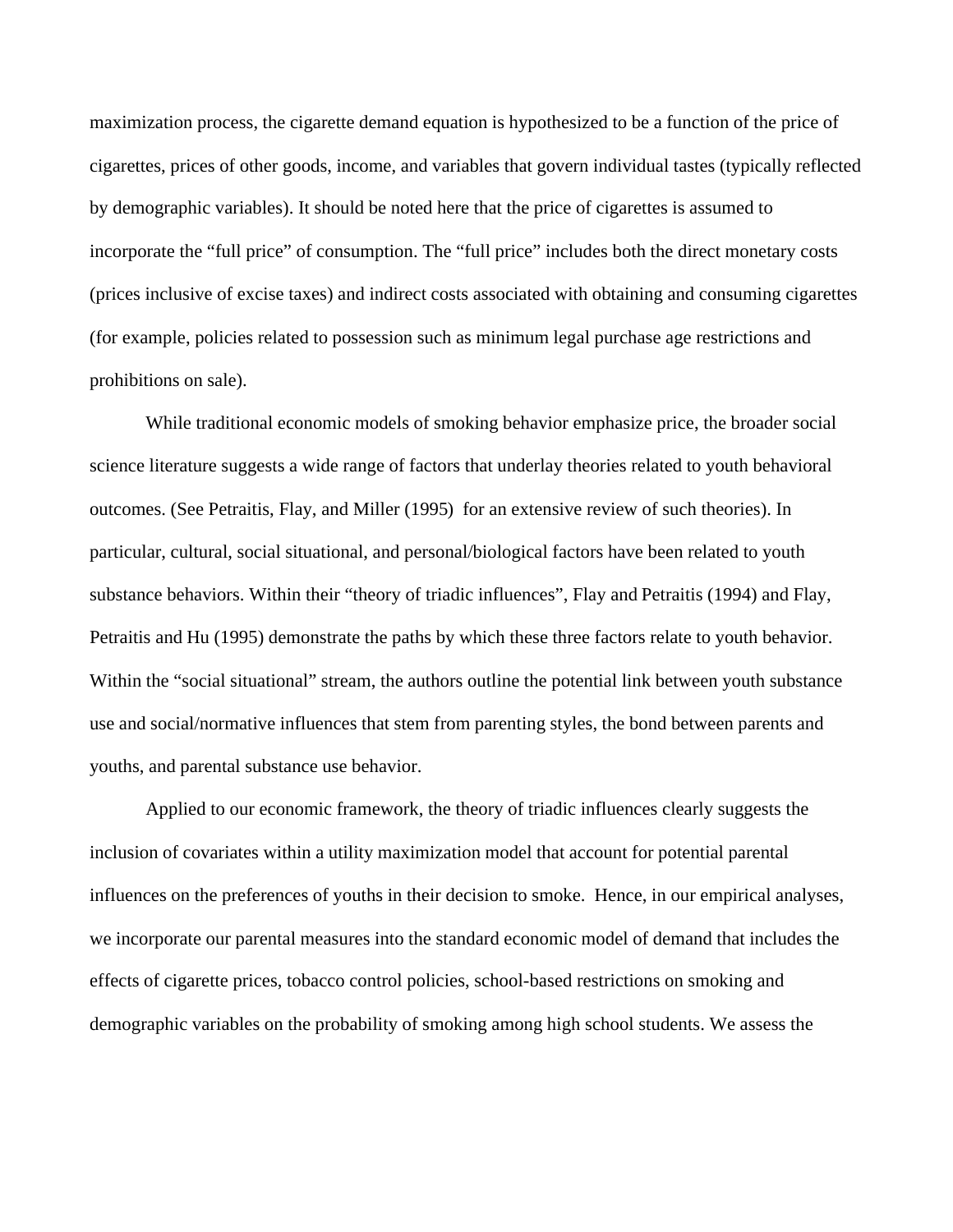impact of parental influences on youth smoking behavior in the context of both specific observable parenting behaviors and in terms of youths' perceptions of the importance of their parents' opinions.

First, we specify a model that accounts for direct observable measures of parenting practices related to communication/bonding, limit/rule setting, household rules about smoking, and parental smoking behavior. Model 1 specifies the probability of smoking by youth *i*,  $S_i$  (a 0-1 dichotomous indicator for smoking participation), as:

$$
S_i = \boldsymbol{b}_0 + \boldsymbol{b}_1 P_i + \boldsymbol{b}_2 X_i + \boldsymbol{b}_3 R_s + \boldsymbol{b}_4 C_i + \boldsymbol{e}_{is}
$$
 (1)

where  $P_i$  is a vector of parental measures,  $X_i$  is a vector of personal and family characteristics,  $R_s$ reflects school rules on smoking at school *s*, and *C*i is a vector containing cigarette prices and tobacco control policies. Specifically, our vector of observable parental measures,  $P_i$ , accounts for communication/bonding (extent of discussions about daily issues between parent/adult and child), limit setting with regard to free time, home smoking rules, and parental smoking behavior.

In our second model, instead of focussing on direct observable parenting practices, we examine the importance of parenting behavior as reflected by the extent to which the child thinks that his or her parents' opinions are important when making their decision to smoke. Hence, Model 2 specifies the probability of smoking by youth *i*,  $S_i$  (a 0-1 dichotomous indicator for smoking participation), as:

$$
S_i = \boldsymbol{b}_0 + \boldsymbol{b}_1 O_i + \boldsymbol{b}_2 X_i + \boldsymbol{b}_3 R_s + \boldsymbol{b}_4 C_i + \boldsymbol{e}_{is}
$$
 (1)

where  $O_i$  measures how important the child's parents' opinions about smoking are when it comes to their decision about whether or not to smoke, and as defined above, *X*i is a vector of personal and family characteristics,  $R_s$  reflects school rules on smoking at school  $s$ , and  $C_i$  is a vector containing cigarette prices and tobacco control policies. In Model 2,  $O_i$  can be thought of as capturing the contribution of our vector of observable parental variables (*Pi)* included in Model 1 plus the importance of many unobservable measures of parenting quality.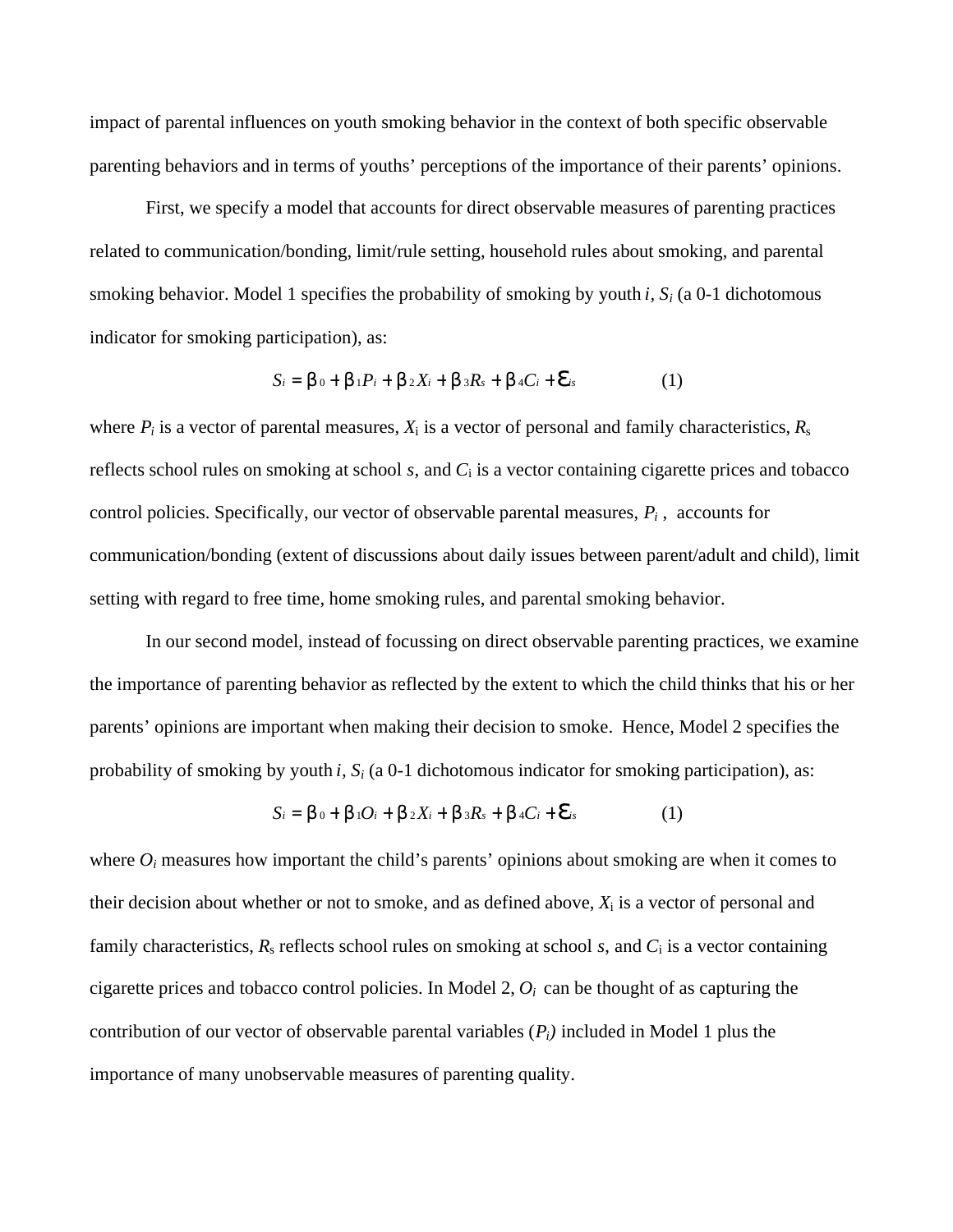### **4. Results**

Tables 2 and 3 present the results from Model 1 for our full sample and by gender, race and age. Table 4 presents the results based on Model 2 for our full sample and all sub-samples. Focusing first on the results based on Model 1 for our full sample, we see that our parental variables related to communication/bonding, limits on free time, rules about smoking in the home, and parental smoking all have a significant effect on youth smoking behavior.

Our results reveal that communication between parents and teens is of key importance. The extent to which parents or another adult in the household engages in discussions with youths about what they have done during the day significantly reduces the likelihood that they smoke. The increasing frequency of such discussions defined by once a week, a few times a week, or almost every day compared to less than once a week, significantly reduces the probability of youth smoking participation at an increasing rate of 3%, 4%, and 7%, respectively. Teens that live in households where limits are set on how they spend their free time are 3% significantly less likely to smoke.

Alternative sets of household smoking rules suggest that a full ban on smoking in the household is the best strategy to reduce the likelihood of youth smoking. Teens that live in homes where no one is allowed to smoke are approximately 5% less likely to smoke compared to their youth counterparts that live in homes where anyone is allowed to smoke. Finally, parental smoking significantly increases the likelihood that their child will smoke. Youths that live in households where either or both parents (natural, adoptive, or step) smoke are 6% more likely to smoke.

The results from Tables 2 and 3 reveal differential effects of parental influences on youth smoking behavior by gender, race, and age. In terms of gender differences, parental influences clearly have a stronger impact on girls. Daily discussion between parents/adults and kids significantly reduces smoking for girls and boys by 8% and 5%, respectively. Rules related to smoking in the home or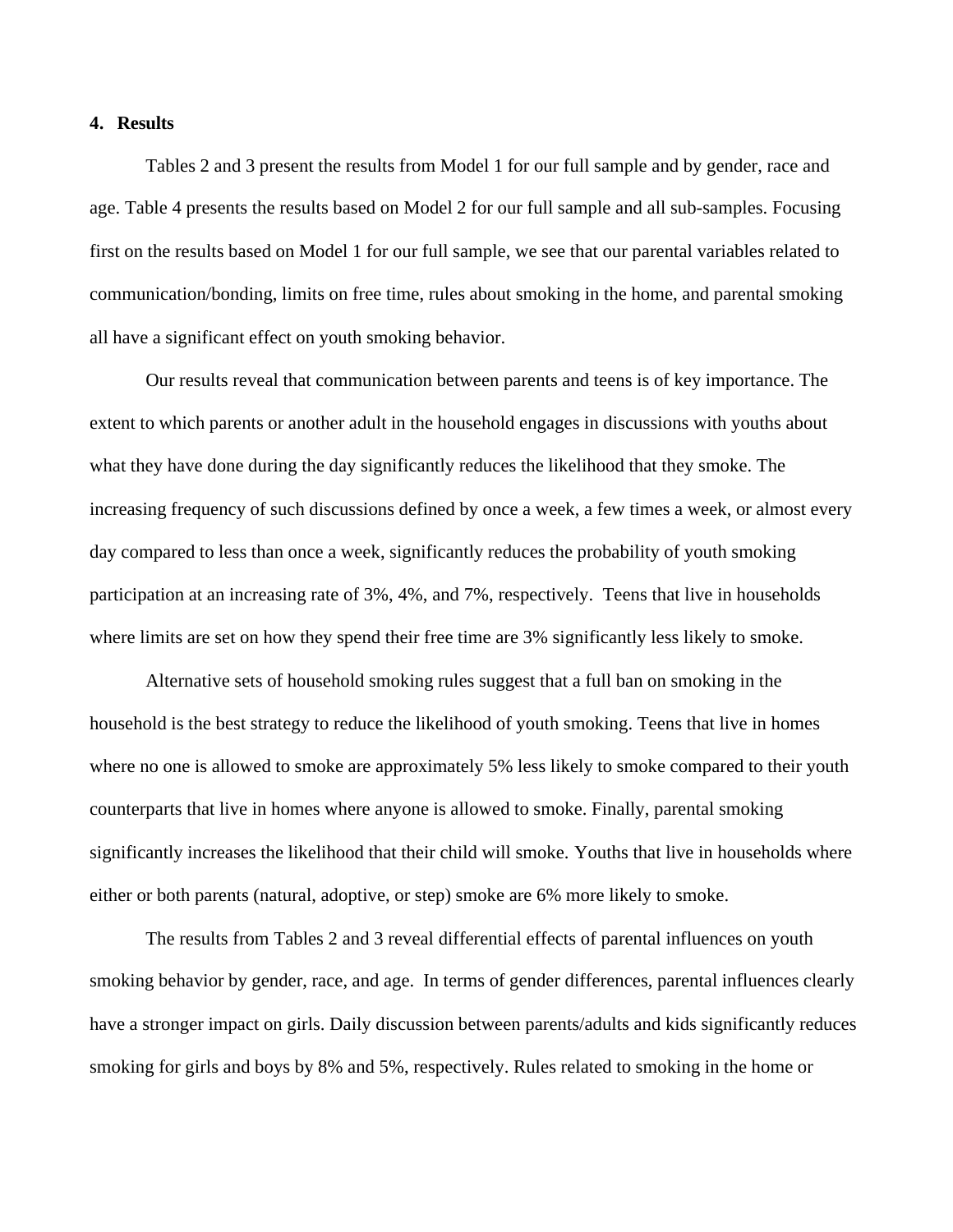spending free time do not significantly affect the smoking behavior of boys, while banning smoking in the house and setting rules on free time significantly reduces the likelihood of smoking among girls by 6% and 4%, respectively. Parental smoking significantly increases the likelihood of smoking for both genders with a stronger impact on girls.

Regressions run separately by race for whites, African Americans and Hispanics also reveal several differences. While the results from our full sample show that African Americans and Hispanics are less likely to smoke compared to their white counterparts, our observed parental influence variables are found to have the strongest potential impact for white youths with the exception of home smoking rules which have no significant impact among this group. Parental smoking and household smoking rules are found to be important determinants of youth smoking behavior in African American families, while discussion with parents and smoking rules impact on Hispanic youths.

From Table 3, we see that it is important for parents to engage in frequent communication patterns with their teens early. Daily discussions between parents/adults and youths significantly reduce the likelihood of smoking among 13-14 years by 12% with the magnitude of this effect dropping off quickly as the teenager ages. Similarly, a ban on smoking in the household has the strongest impact on reducing smoking among 13-14 years old (about 11%) with no effect by the time youths reach the age of 17. Rules on spending free time were found to be significant only for 16 year olds. Finally, parental smoking behavior did not significantly affect the youngest cohort (aged 13-14) and had roughly an equal impact of increasing the likelihood of smoking across the remaining age groups by about 6-7%.

Our results from Model 2 which measure how important the child's parents' opinions are when it comes to their decision about whether or not to smoke, confirm the importance of the impact of parental influences on youth smoking behavior. Youths who consider their parents' opinions to be very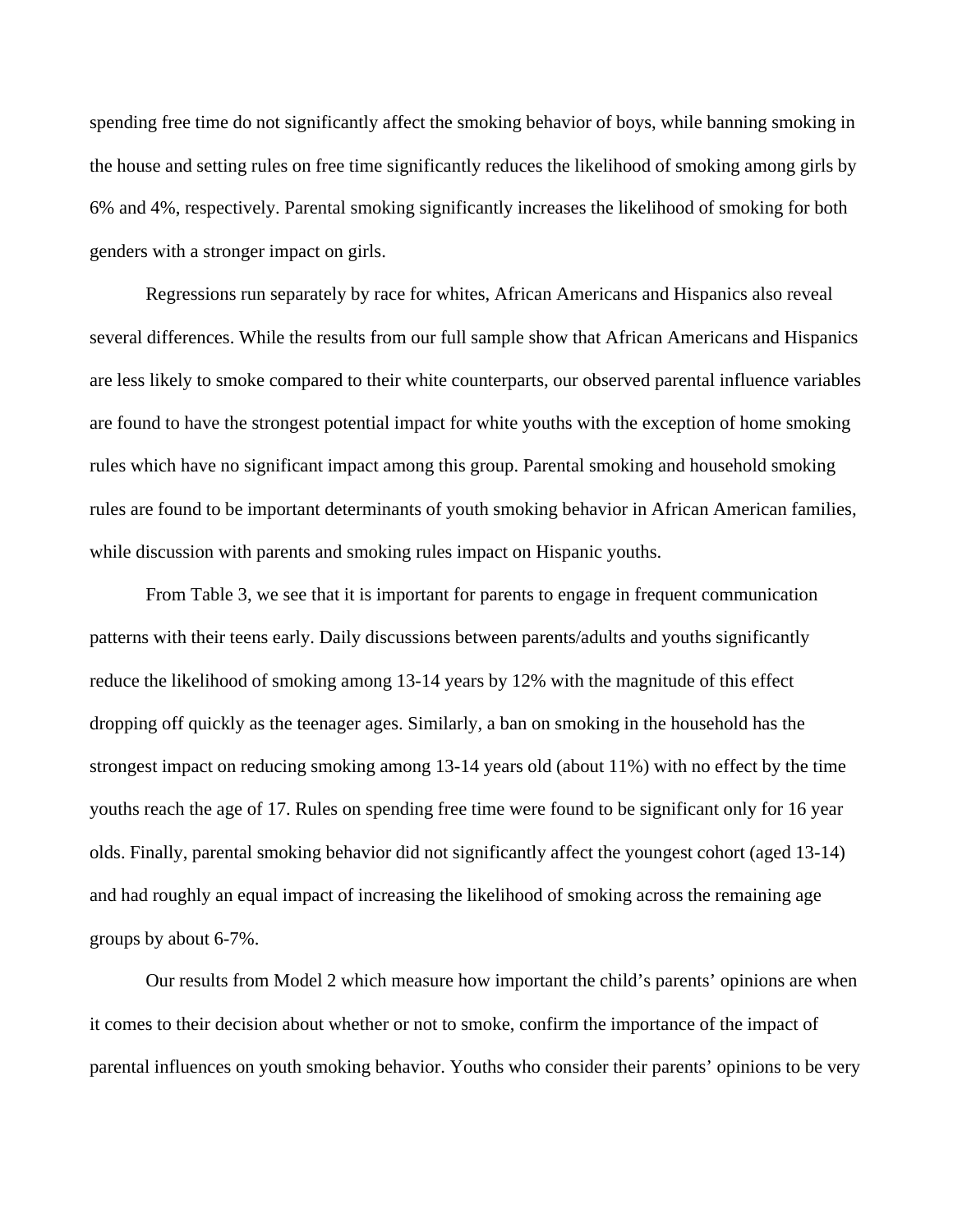important are 18% less likely to smoke compared to their counterparts who do not value their parents' opinions. This effect was found to be substantially stronger for girls than boys, leading to a 22% versus 14% decrease in the probability of smoking, respectively. While similar results were found for white and hispanic youths, the probability of smoking among black youths who reported that their parents' opinions were very important was reduced by only 8%. Finally, the results by age strongly reflect the importance of positive parenting practices in the early teen years. Youths aged 13-14 and 15 who reported that their parents' opinions were very important to them in their decision to smoke were 29% and 23%, respectively, less likely to smoke. The impact is still strong for older teens though it quickly levels off to a reduction in the prevalence of smoking by about 15-17%. The extent to which youths value their parents' opinions is likely to be affected by the observed parental measures examined in Model 1 plus a host of other unobserved parental influences. Our results suggest that any positive change in parental practices that improves the quality of the parent-child relationship will clearly help to reduce smoking among their children.

Turning to the results of the impact of cigarette prices on youth smoking, focusing on Model 1 for our full sample, the results yield a price elasticity of youth smoking participation estimate of –0.26 which is at the low end compared to the estimates found in the existing literature. Undertaking sensitivity analyses, re-estimating our model without accounting for parental influences results in a higher price elasticity estimate of  $-0.33$ . Hence, the price elasticity estimates based on estimation models that do not account for parental influences tend to capture both direct and indirect price effects on youth smoking behavior. The results by gender and race reveal that price effects are strongest and significant for male and white youths.

Stronger public policies related to limiting youth access to cigarettes significantly reduce the likelihood of smoking among teens. Our results show that while the youth access measure is significant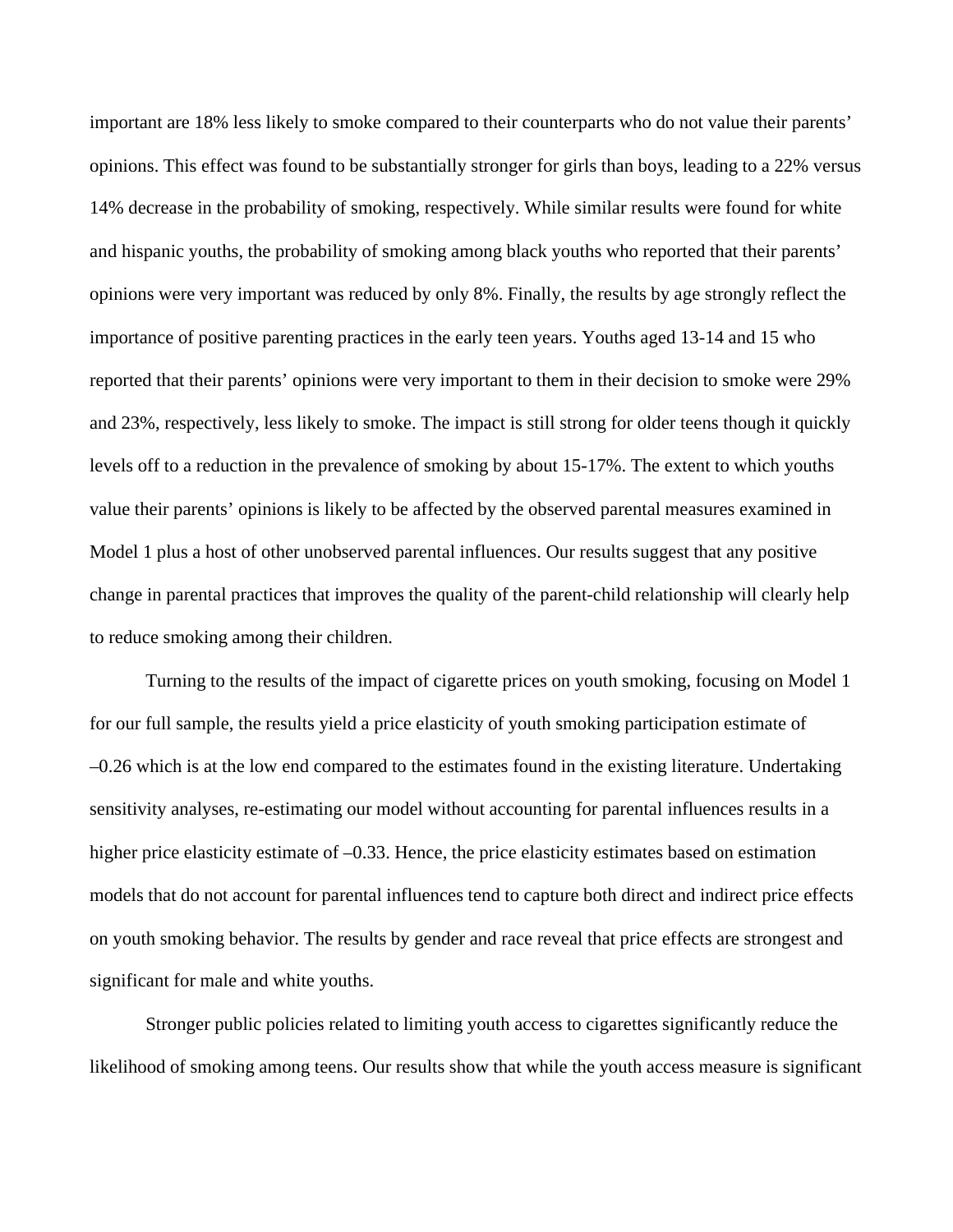across genders, it has a stronger effect on boys. By age, the results show that the youth access measure does not affect our youngest (aged 13-14) group who probably do not buy their own cigarettes nor the oldest group of 18-19 year olds who are legally able to buy cigarettes in nearly all states. The impact of restricting youth access to cigarettes increases in importance over the range between 15 to 17 years of age. While our school policy variable of a ban on smoking reduces the likelihood of youth smoking, it is insignificant for our full sample and weakly significant for boys and older teens.

We now turn to the impact of the remainder of our control variables on youth smoking participation focussing our discussion on the results from Model 1 for our full sample. From the first column of Table 2, the results of the students' personal characteristics show that older students are significantly more likely to smoke but that there are no significant gender differences in smoking participation. Consistent with the youth smoking literature, significant differences are found by race. African American, Hispanic, Asian, and our other race category of youths are significantly less likely to smoke compared to their white counterparts by approximately 20%, 8%, 12%, and 5% respectively. Students who attend religious services at least weekly are about 6% less likely to smoke, while students who live alone are 16% more likely to smoke.

With respect to the socio-demographic parental control variables, we find that having a mother or father who have completed college does not significantly affect the likelihood of youth smoking participation. The marital status, however, of the students' parents is found to play a significant role in the smoking status of the youths. Student's with parents who are divorced, separated, or never married, respectively, are 6%, 5%, and 4% significantly more likely to smoke compared to their counterparts with married parents. The importance of the parents' marital status is likely related, in part, to the fact that the time constraints faced by single parents may affect the quality of the relationship between the parent and child.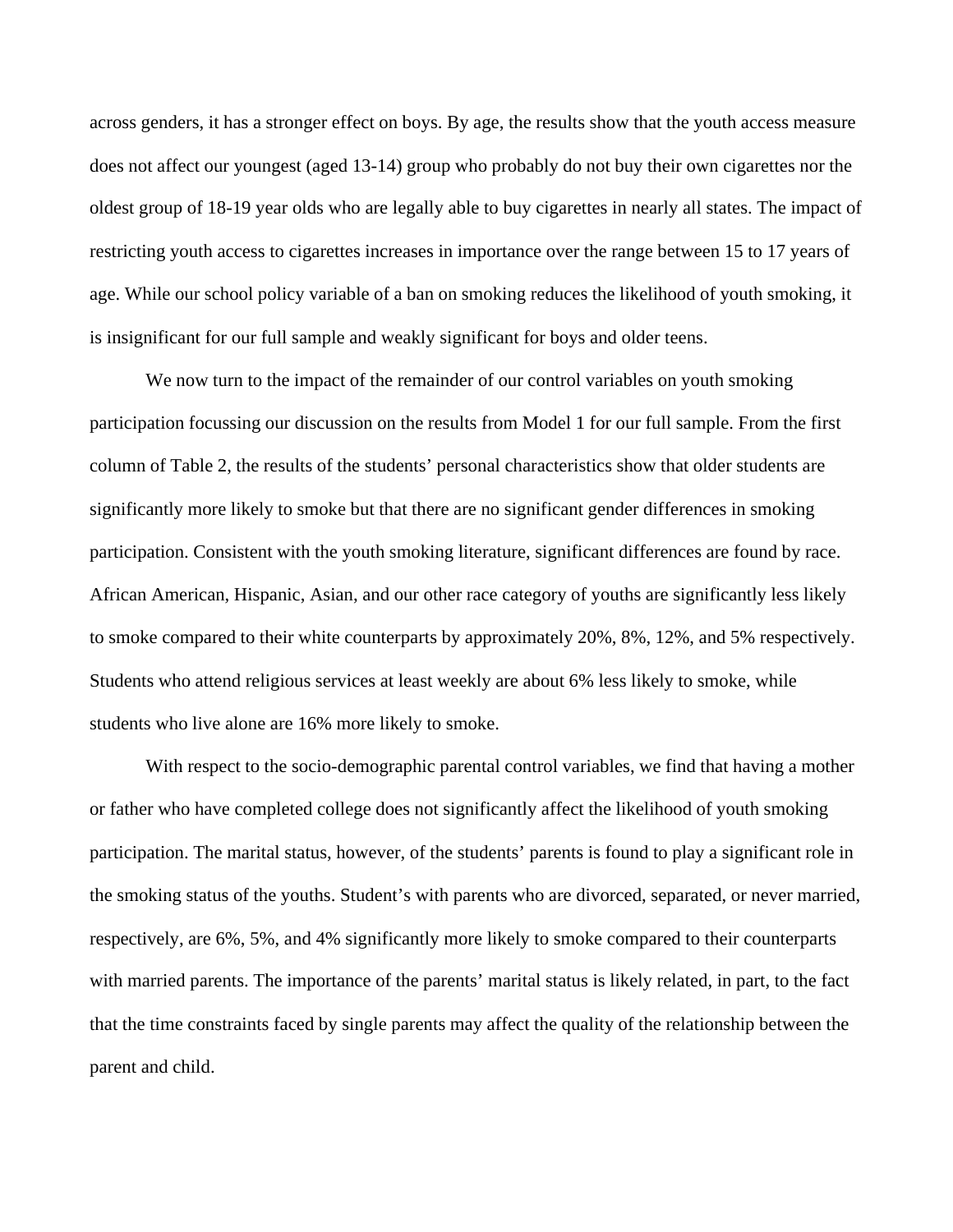#### **5. Conclusions**

This paper has offered new evidence on the determinants of youth smoking behavior by jointly examining the importance of parental influences, cigarette prices, and tobacco control policies. The key finding is that parental influences play a significant role in youth smoking decisions. Our results also show that higher cigarette prices and stronger restrictions related to youth access significantly reduces the likelihood of smoking. We report a price elasticity of youth smoking participation of  $-0.26$ .

This study highlights practical aspects of parenting such as bonding/communication, home smoking rules, rules on spending free time, and parental smoking behavior that are associated with adolescent cigarette use which could potentially be modified to reduce the prevalence of youth smoking. Our results by age reveal that specific modifications related to improving communication channels and implementing home smoking rules should occur as early as possible as the greatest positive impact of these parental interventions were seen for younger teens. Further, we find that any positive changes that improve the quality of the parent-child relationship such that teens place a higher value on their parents' opinions are likely to be particularly effective in the early teen years. Overall, we also show that parental influences play a relatively stronger role in the smoking behavior of female and white youths when we estimate our models separately by gender and race.

In line with an extensive body of existing literature highlighted in the introduction, our results confirm that parental role modeling is a key factor in the smoking behavior of youths. However, it is important to note that controlling for parental smoking in our model, we find all of our other observable parenting measure to be significant. This suggests that even if parents quit smoking, positive parenting practices will continue to contribute to the prevention of youth smoking.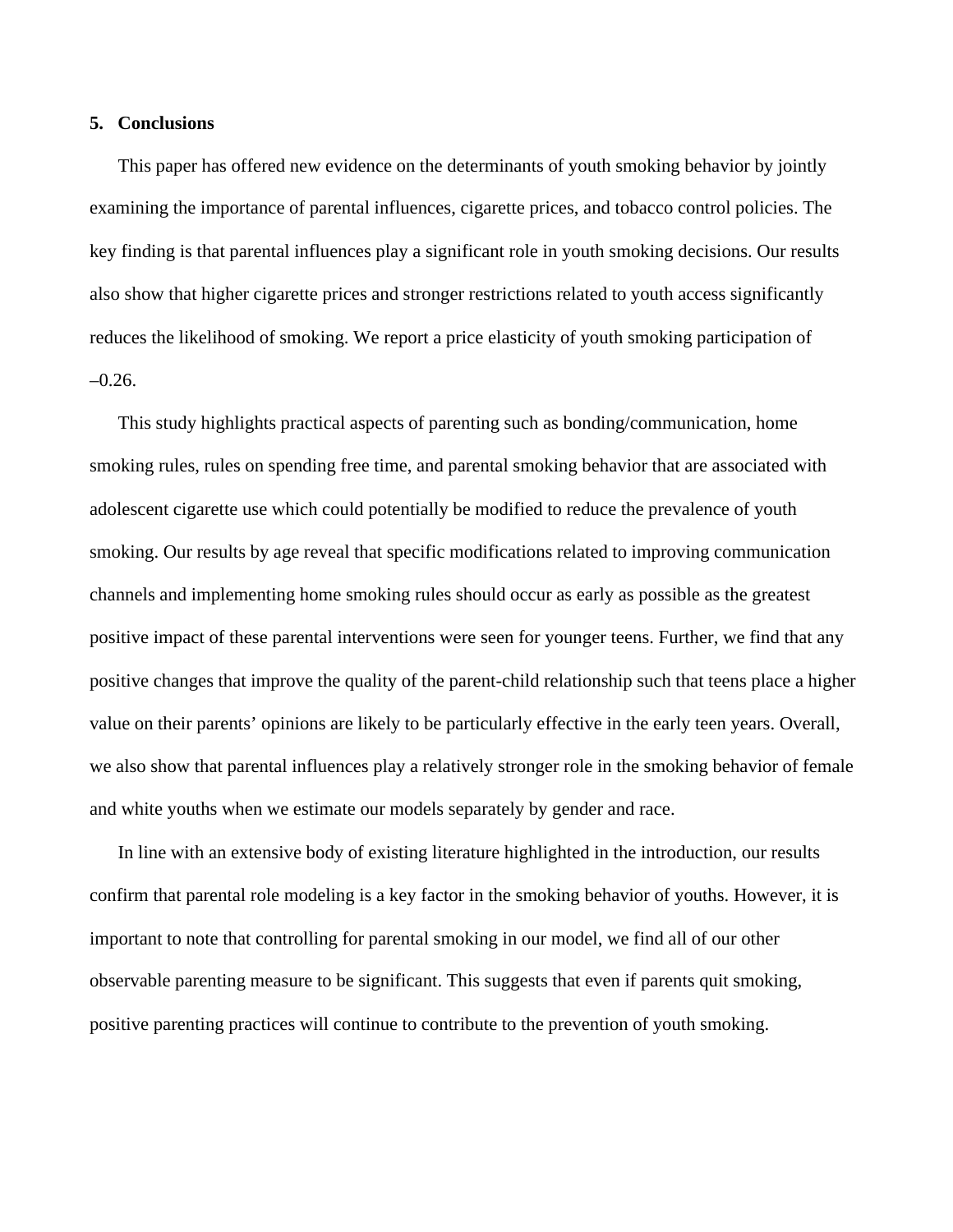Hence, our results provide evidence that cigarette excise taxes and public policies aimed at limiting youth access to cigarettes are effective policy instruments for reducing youth smoking. However, our results also highlight the fact that a comprehensive approach beyond the standard tobacco control policies is the best way to effectively reduce youth smoking. That is, we are able to show that controlling for prices and youth access measures, it is also important that policymakers solicit the help of parents in the fight against youth smoking. The empirical findings from this paper suggest that policymakers should implement campaigns to inform/educate parents about their potential impact on the smoking behavior of their children and encourage them to modify their behavior as part of a national strategy to reduce youth smoking. Further, better quality parental influences are likely to result in positive spillover effects in the form of lower levels of other risky youth behaviors.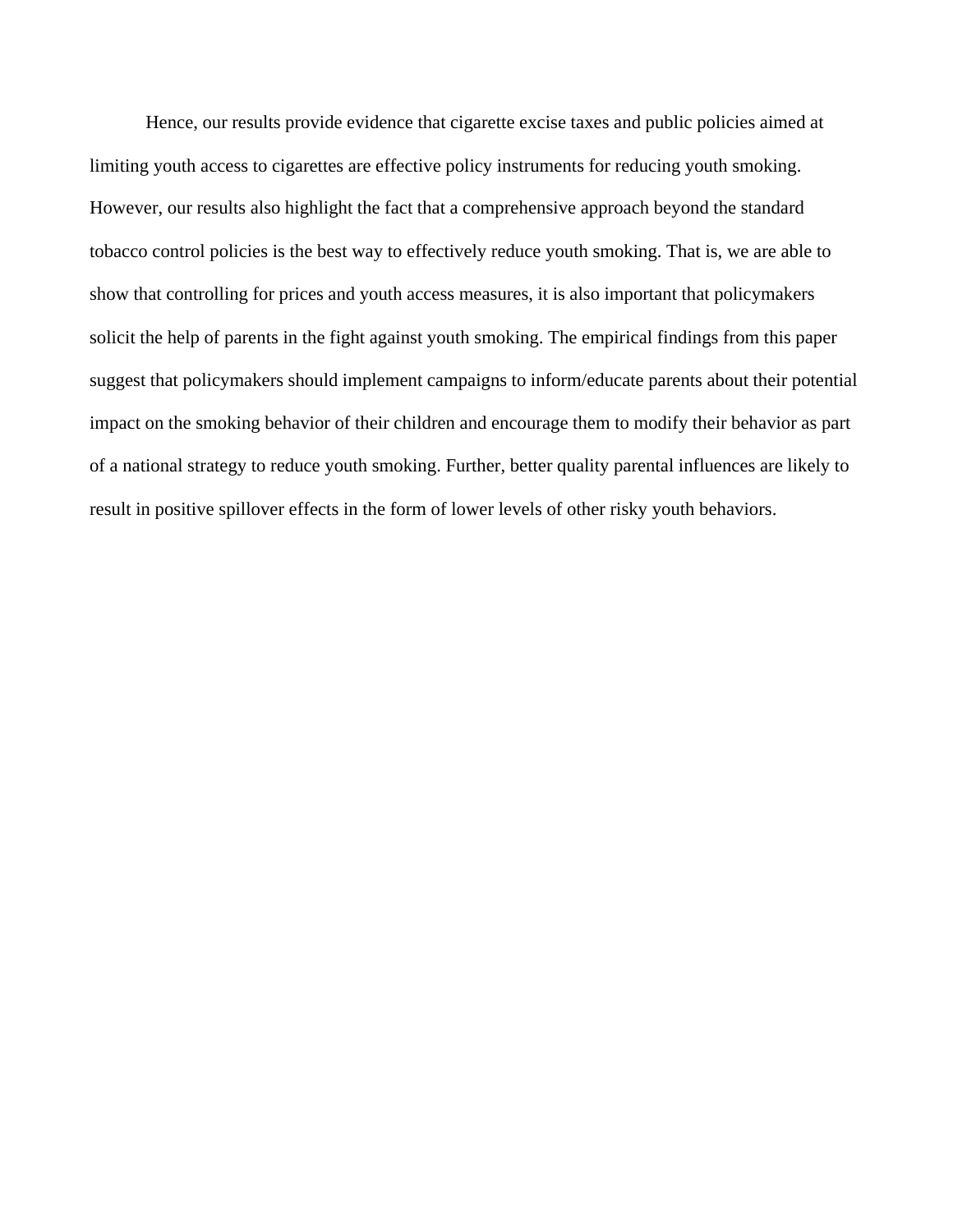## **References**

Ary, DV and Biglan A. (1988) Longitudinal Changes in Adolescent Cigarette Smoking Behavior: Onset and Cessation. *Journal of Behavioral Medicine* 20: 523-549.

Ary, D.V., Duncan, T.E., Biglan, A., Metzler, C.W., Noell, J.W., and Smolkowski, K. (1997) A development model of adolescent problem behavior. *Journal of Abnormal Child Psychology, 25.*

Ary, D.V., Duncan, T.E., Duncan, S.C., & Hops. (1999) Adolescent Problem Behavior: The Influence of Parents and Peers. *Behavior Research & Therapy* 37(3): 217-30.

Bailey, SL; Ennett, ST and Ringwalt, CL. (1993) Potential Mediators, Moderators, Or Independent Effects In the Relationship Between Parents' Former And Current Cigarette Use And Their Children's Cigarette Use. *Addictive Behaviors* 18: 601-21.

Bauman, KE; Fisher, LA; Bryan, ES and Chenoweth, RL (1984) Antecedents, Subjective Expected Utility, and Behavior: A Panel Study of Adolescent Cigarette Smoking. *Addictive Behaviors* 9: 121-36.

Bauman, KE; Foshee VA, Linzer MA, and Koch GG (1990) Effect of Parental Smoking Classification On The Association Between Parental And Adolescent Smoking. *Addictive Behaviors* 15: 413-22.

Biglan, A., Duncan, T.E., Ary, D.V., & Smolkowski, K (1995). Peer and Parental Influence on Adolescent Tobacco Use. *Journal of Behavioral Medicine* 18(4): 315-30.

Brook, J.S., Whiteman, M., Czeisler, L.J., Shapiro, J., & Cohen, P. (1996) Cigarette Smoking in Youth Adults: Childhood and Adolescent Personality, Familial, and Peer Antecedents. *Journal of Genetic Psychology* 158(2): 172-188.

Chaloupka, Frank J. (1991). Rational Addictive Behavior and Cigarette Smoking. *Journal of Political Economy*, 99: 722-742.

Chaloupka, Frank.J., and Michael Grossman (1996). Price, Tobacco Control Policies, and Youth Smoking, NBER Working Paper 5740.

Chaloupka, Frank J. and Rosalie L. Pacula (1998). Limiting Youth Access to Tobacco: The Early Impact of the Synar Amendment on Youth Smoking, Presented at the 3rd Pacific Rim Allied Economic Organizations Conference, January, 1998, and the Second Annual Chicago & Great Lakes Health Services Research Symposium, March 1998.

Chaloupka, Frank J. and Kenneth E. Warner (2000). *The Economics of Smoking.* In the Handbook of Health Economics, Joseph P. Newhouse and Anthony J. Cuyler (eds.). New York: North-Holland.

Chaloupka, F.J., and H. Wechsler (1997). Price Tobacco Control Policies and Smoking among Young Adults, *Journal of Health Economics*, 16(3): 359-373.

Cohen DA, Richardson J, LaBree L. (1994) Parenting Behaviors and The Onset of Smoking and Alcohol Use: A Longitudinal Study. *Pediatrics* 94(3): 368-75.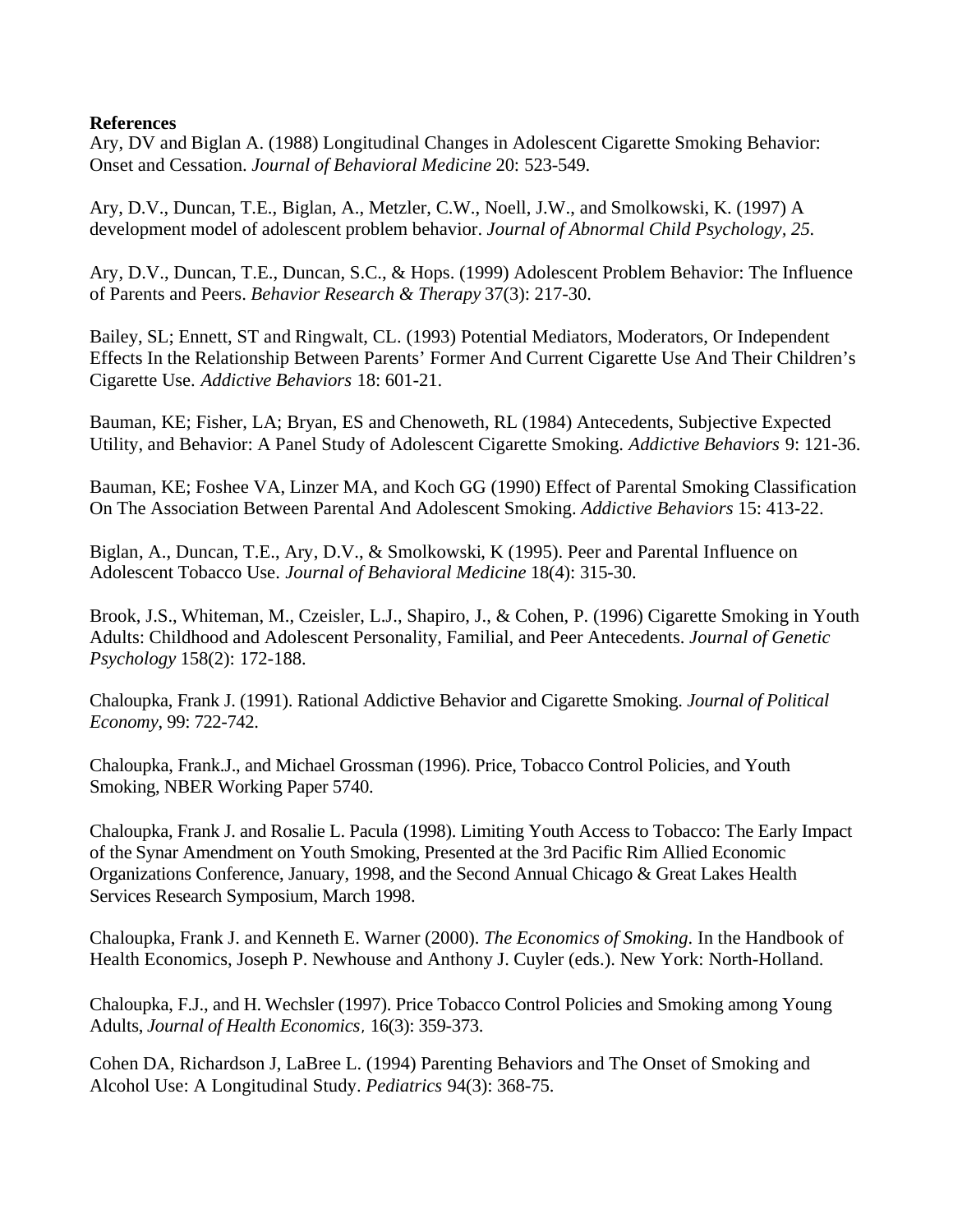Cohen, D.A., & Rice, J. (1997) Parenting Styles, Adolescent Substance Use, and Academic Achievement. *Journal of Drug Education* 27(2): 199-211.

Conrad, K.M., Flay, B.R., & Hill, D. (1992) "Why Children Start Smoking Cigarette: Predictors of Onset" *British Journal of Addiction* 87(12): 1711-1724.

Covey LS, Tam D. (1990) Depressive Mood, the Single-Parent Home, and Adolescent Cigarette Smoking. *American Journal of Public Health* 80: 1330-1333.

Davidson, Russel and James G. MacKinnon (1993)*. Estimation and Inference in Econometrics.* New York: Oxford University Press.

Distefan, J.M., Gilipin, E.A., Choi, W., & Pierce, J.P. (1998) Parental Influences Predict Adolescent Smoking in the United States, 1989-1993. *Journal of Adolescent Health* 22(466-74.

Evans, W. N. and L. X. Huang (1998). Cigarette Taxes and Teen Smoking: New Evidence from Panels of Repeated Cross-Sections. Presented at the 1998 American Economics Association Annual Meeting, Chicago, IL.

Farkas, A.J., Distefan, J.M., Choi, W.S., & Pierce, J.P. (1999) Does Parental Smoking Cessation Discourage Adolescent Smoking?. *Preventive Medicine* 28(3): 213-18.

Flay, B.R., Hu, F.B., Siddiqui, O., Day, L.E. & et al. (1994) Differential Influence of Parental Smoking and Friends' Smoking on Adolescent Initiation and Escalation of Smoking *Journal of Health and Social Behavior* 35(3): 248-65.

Flay, BR; Petraitis, J. and Hu, Frank B. (1995) The Theory of Triadic Influence: Preliminary Evidence Related to Alcohol and Tobacco Use. In *Alcohol and Tobacco From Basic Sciences to Clinical Practice*. Bechesda, MD; US Government Printing Office: 37-57.

Flay, BR and John Petraitis. (1994) The Theory of Triadic Influence: A New Theory of Health Behavior with Implications for Preventive Interventions. In Albrecht, G.L., ed. *Advances in Medical Sociology Volume IV. A Reconsideration of Models of Health Behavior Change.* Greenwich, CT: JAI Press, 19-44.

Foshee V., Bauman KE. (1994) Parental Attachment and Adolescent Cigarette Smoking Initiation. *Journal of Adolescent Research* 9: 88-104.

Gruber, Jonathan (2001). Youth Smoking in the United States: Evidence and Implications. In *Risky Behavior Among Youths* J. Gruber (ed.) Chicago: University of Chicago Press.

Hansen WB, Collins LM, Johnson CA and Graham JW. (1985) Self-Initiated Smoking Cessation Among High School Students. *Addictive Behaviors* 10: 265-71.

Harris, J. E. and S. W. Chan (1999). The Continuum-of-Addiction: Cigarette Smoking in Relation to Price Among Americans Aged 15-29. *Health Economics,* 8(1): 81-86.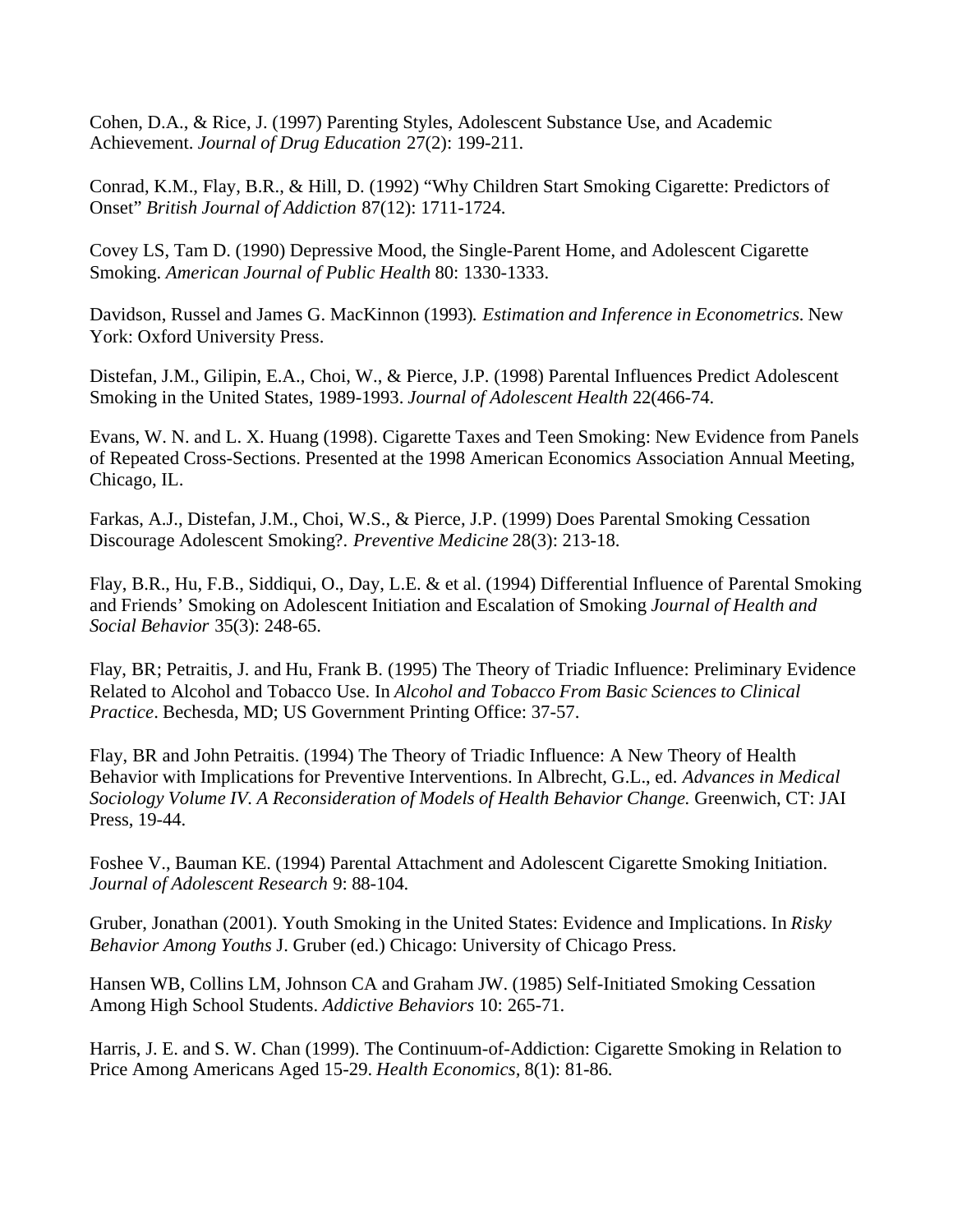Henriksen L, Jackson C. (1998) Anti-Smoking Socialization: Relationship to Parent and Child Smoking Status. H*ealth Communication* 10:87-101.

Hu, FB, Flay, BR., Hedeker D, Siddiqui O, Day LE. (1995) The Influence of Friends' and Parental Smoking on Adolescent Smoking Behavior: The Effects of Time and Prior Smoking. *Journal of Applied Social Psychology* 25: 20187-47.

Iannotti RJ, and Bush PJ. (1992) Perceived vs. Actual Friends' Use of Alcohol, Cigarettes, Marijuana and Cocaine: Which Has the Most Influence? *Journal of Youth and Adolescence* 21: 375-389.

Jackson Christine and Lisa Henriksen. (1997) Do As I Say: Parent Smoking, Antismoking Socialization, And Smoking Onset Among Children. *Addictive Behaviors* 22(1): 107-14.

Jackson, C., Bee-Gates DJ, & Henriksen I. (1994) Authoritative Parenting, Child Competencies, and Initiation of Cigarette Smoking. *Health Education Quarterly* 21: 103-16.

Jackson C. (1997) Initial and Experimental Stages of Tobacco and Alcohol Use During Late Childhood: Relation to Peer, Parent, and Personal Risk Factors. *Addictive Behaviors* 22: 685-98.

Jackson C, Henriksen L, Dickinson D, Levine DW. (1997) The Early Use of Alcohol and Tobacco: Its Relation to Children's Competence and Parents' Behavior. *American Journal of Public Health* 87: 359-64.

Kafka RR, London P. (1991) Communication in Relationships and Adolescent Substance Use: The Influence of Parents and Friends. *Adolescence* 26: 587-98.

Krohn MD, Skinner WF, Zielinski M, Naughton M. (1989) Elaborating and the Relationship Between Age and Adolescent Cigarette Smoking. *Deviant Behavior* 10: 105-29.

Lewit, E.M., D. Coate, and M. Grossman (1981). The Effects of Government Regulation on Teenage Smoking. *Journal of Law and Economics*, 24: 545-69.

Melby, J.N., Conger, R.D., Conger, K.J., & Lorenz, F.O. (1993) Effects of Parental Behavior on Tobacco Use by Young Male Adolescents. *Journal of Marriage and the Family* 55: 439-54.

Moreno C, Laniado-Laborn R, Sallis JF, and et al. (1994) .Parental Influences to Smoke in Latino Youth. *Preventive Medicine* 23: 48-53.

National Cancer Institute (1993). *The Impact of Cigarette Excise Taxes on Smoking Among Children and Adults: Summary Report of A National Cancer Institute Expert Panel,* Bethesda, Maryland: National Cancer Institute, Division of Cancer Prevention and Control, Cancer Control Science Program.

Oygard L, Klepp KI, Tell GS, Vellar OD. (1995) Parental and Peer Influences on Smoking Among Young Adults: Ten-Year Follow-Up of the Oslo Youth Study Participants. *Addiction* 90: 561-69.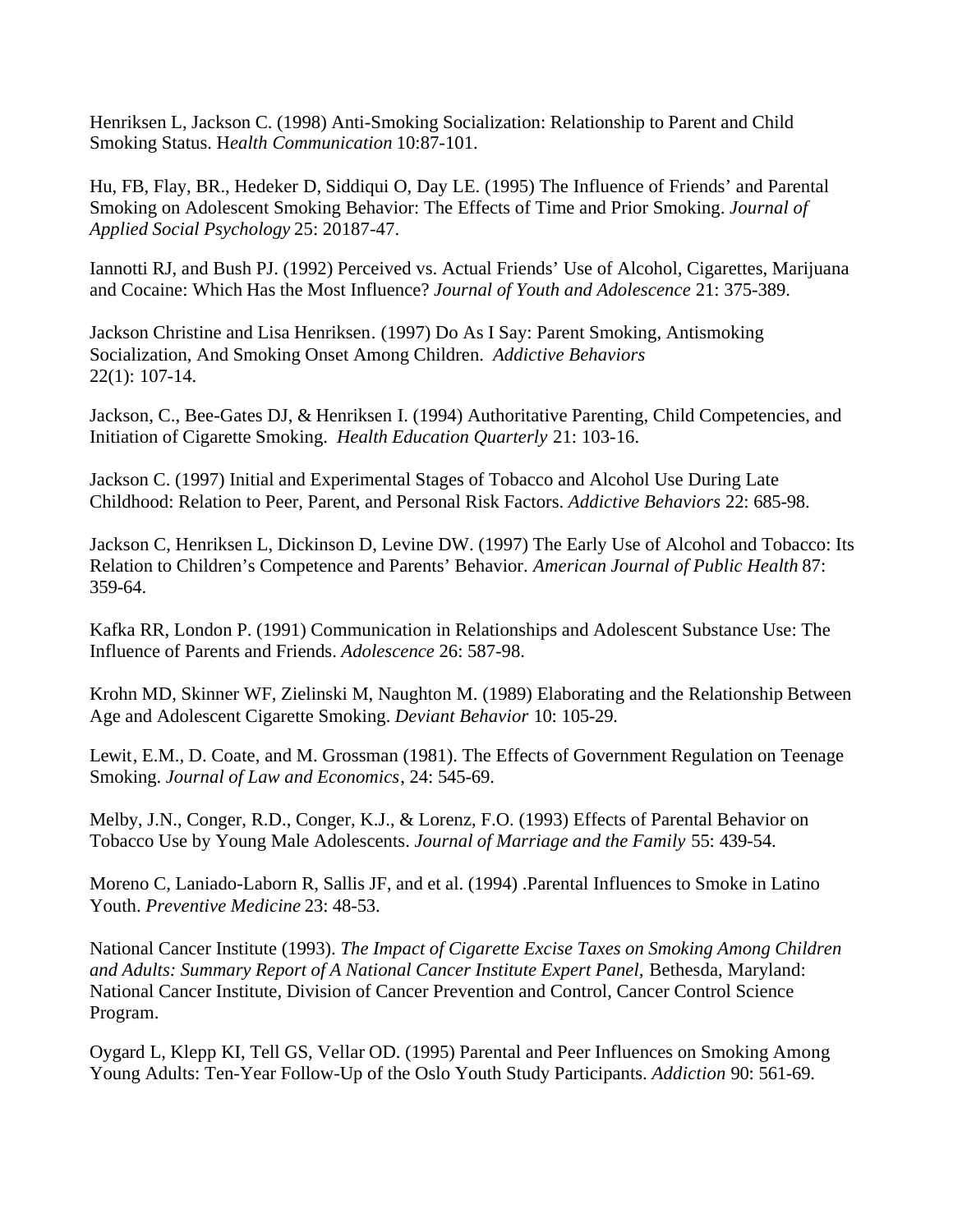Petraitis, John, Flay, BR and Todd Q. Miller (1995) Reviewing Theories of Adolescent Substance Use: Organizing Pieces in the Puzzle. *Psychological Bulletin* 117(1): 67-86.

Pierce, John P, Janet Distefan, Christine Jackson, et al. (2002) Does Tobacco Marketing Undermine the Influence of Recommended Parenting in Discouraging Adolescents from Smoking? *American Journal of Preventive Medicine* 23(2): 73-81.

Radziszewska, B., Richardson, J.L., Dent, C.W., & Flay, B.R. (1996) Parenting Style and Adolescent Depressive Symptoms, Smoking and Academic Achievement: Ethnic, Gender and SES Differences. *Journal of Behavioral Medicine* 19(3): 289-305.

Ross, Hana and Frank J. Chaloupka (2002). The Effect of Cigarette Prices on Youth Smoking. *Health Economics*, in press.

Ross, Hana, Frank J. Chaloupka, and Melanie Wakefield (2002). Youth Smoking Uptake Progress: Price and Public Policy Effects. ImpacTeen Reports Paper Series.

Sargent JD, Dalton M. (2001) Does Parental Disapproval of Smoking Prevent Adolescents From Becoming Established Smokers?. *Pediatrics* 108(6): 1256-62.

Simons-Morton, Bruce; Aria Davis Crump; Denise Haynie; Keith E. Saylor; Patricia Eitel and Kai Yu. (1999) Psychosocial, School and Parent Factors Associated with Recent Smoking Among Early-Adolescent Boys and Girls. *Preventive Medicine* 28: 138-148.

Smith, Richard J. and Richard W. Blundell (1986). An Exogeneity Test for A Simultaneous Equation Tobit Model With An Application To Labor Supply. *Econometrica* 54: 679-686.

Steinberg L, Fletcher A, Darling N. (1994) Parental Monitoring and Peer Influences on Adolescent Substance Use. *Pediatrics* 93: 1060-1064.

Tauras, John A. and Frank J. Chaloupka (1999). Price, Clean Indoor Air Laws, and Cigarette Smoking: Evidence from Longitudinal Data for Young Adults, *NBER Working Paper* 6937.

US Department of Health and Human Services (1994). *Preventing Tobacco Use Among Young People*: *A Report of the Surgeon General*. Atlanta Georgia: Public Health Service, Center for Disease Control and Prevention, National Center for Chronic Disease Prevention and Health Promotion, Office on Smoking and Health.

US Department of Health and Human Services (2000). *Reducing Tobacco Use*: *A Report of the Surgeon General*. Atlanta Georgia: Public Health Service, Center for Disease Control and Prevention, National Center for Chronic Disease Prevention and Health Promotion, Office on Smoking and Health.

Wakefield, Melanie, Frank J. Chaloupka, Nancy J. Kaufman, Tracy C. Orleans, Dianne Barker, and Erin Ruel (2000). Effect of Restrictions on Smoking at Home, at School, and in Public places on Teenage Smoking: Cross Sectional Study*. British Medical Journal* 32(7257): 333-337.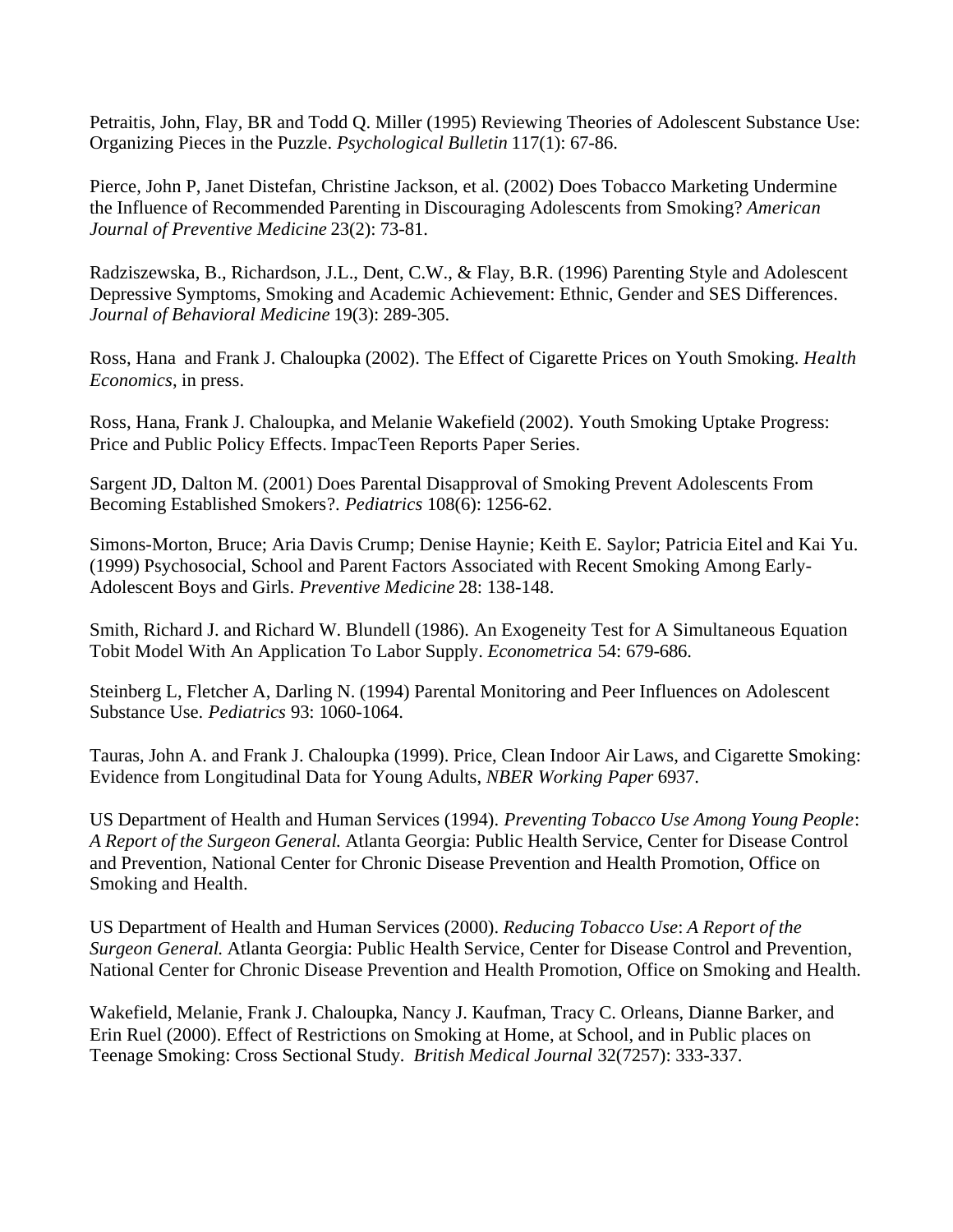Wasserman, Jeffrey, Willard G. Manning, Joseph P. Newhouse and John D. Winkler (1991). The Effects of Excise Taxes and Regulations on Cigarette Smoking. *Journal of Health Economics* 10(1): 43-64.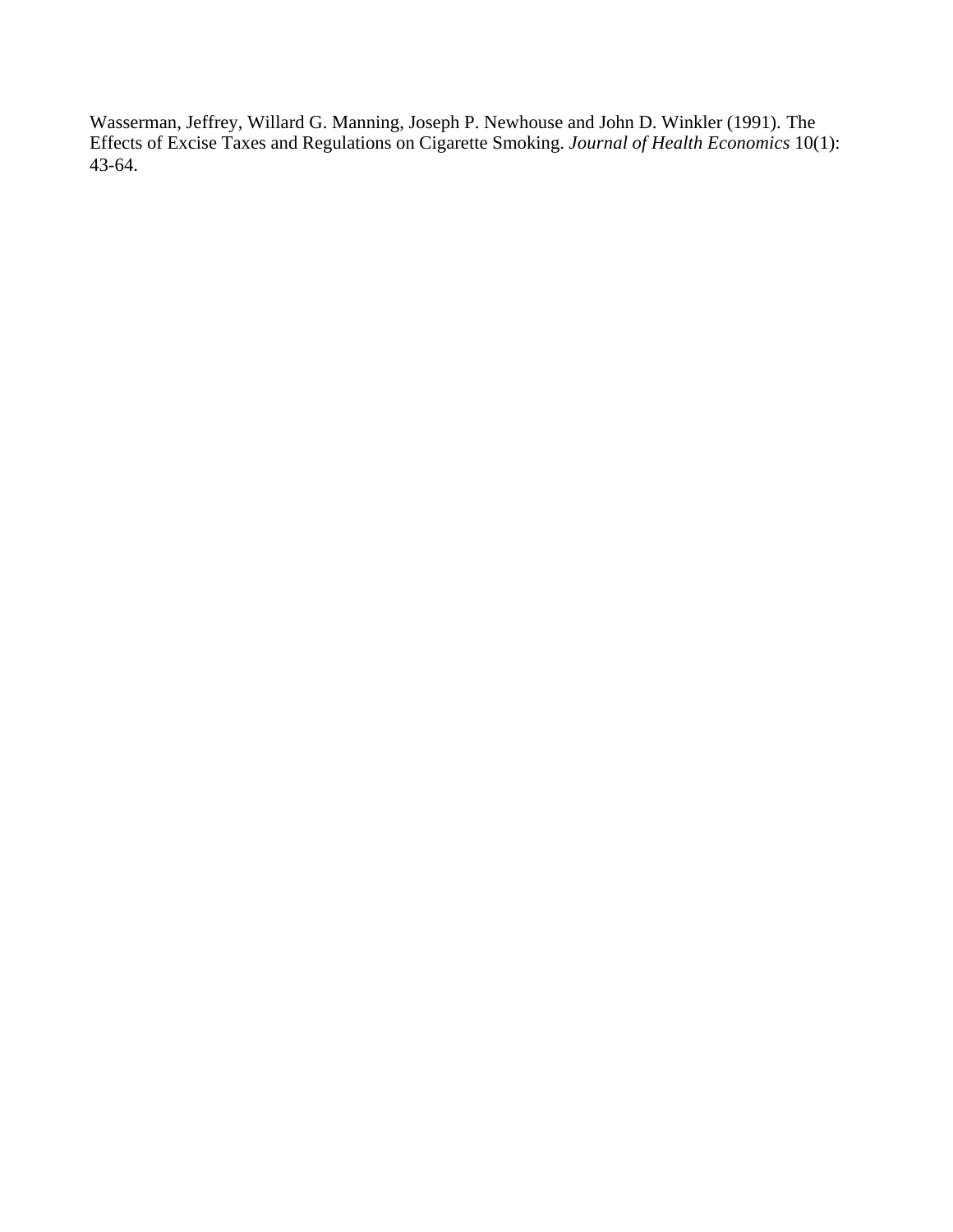Table 1: Summary Statistics

| Variables:                                  | <b>Full</b>       | <b>Smokers</b>    | Non-              |
|---------------------------------------------|-------------------|-------------------|-------------------|
|                                             | <b>Sample</b>     |                   | <b>Smokers</b>    |
| Smoked in the last 30 days                  | 0.2769            |                   |                   |
| Discussion with Parents on Daily Issues:    |                   |                   |                   |
| Less than weekly                            | 0.1567            | 0.1755            | 0.1495            |
| Once a week                                 | 0.0786            | 0.0836            | 0.0767            |
| A few times a week                          | 0.2553            | 0.2620            | 0.2528            |
|                                             | 0.5094            | 0.4789            | 0.5210            |
| Almost everyday<br>Home smoking rules:      |                   |                   |                   |
| Allowed anywhere                            | 0.2392            | 0.3070            | 0.2133            |
| Allowed in limited areas                    | 0.1742            | 0.1790            | 0.1724            |
| Special guests only                         | 0.1066            | 0.1022            | 0.1083            |
| No one is allowed smoking                   | 0.4877            | 0.4192            | 0.5139            |
| Rules on teens' spending free time          | 0.6795            | 0.6239            | 0.7008            |
| Parent smokes                               | 0.3763            | 0.4629            | 0.3431            |
| Important of parents' opinions on smoking   |                   |                   |                   |
| Very important                              | 0.4622            | 0.2559            | 0.5412            |
| Somewhat important                          | 0.2954            | 0.3722            | 0.2659            |
| Not too important                           | 0.1377            | 0.2289            | 0.1028            |
| Not at all important                        | 0.1047            | 0.1430            | 0.0901            |
| Cigarette Price                             | 188.2985          | 187.0706          | 188.7686          |
|                                             | (21.948)          | (23.150)          | (21.454)          |
| Youth Access Measure                        | 14.0027           | 13.3329           | 14.2591           |
|                                             | (5.885)           | (5.884)           | (5.865)           |
| School ban on smoking                       | 0.9576            | 0.9550            | 0.9586            |
|                                             |                   |                   |                   |
| Age                                         | 16.2447           | 16.3832           | 16.1917           |
| Male                                        | (1.218)<br>0.4574 | (1.207)<br>0.4757 | (1.218)<br>0.4504 |
| Race:                                       |                   |                   |                   |
| White                                       | 0.5271            | 0.6532            | 0.4788            |
| <b>Black</b>                                | 0.1723            | 0.0868            | 0.2050            |
| Hispanic                                    | 0.2113            | 0.1829            | 0.2221            |
| Asian                                       | 0.0373            | 0.0238            | 0.0425            |
| Other race                                  | 0.0521            | 0.0534            | 0.0516            |
| Living Arrangement:                         |                   |                   |                   |
| Living with parents                         | 0.9666            | 0.9560            | 0.9568            |
| Not living with parents                     | 0.0398            | 0.0383            | 0.0404            |
| Living alone                                | 0.0036            | 0.0058            | 0.0028            |
| Frequency of Religious Service Attendances: |                   |                   |                   |
| None                                        | 0.1533            | 0.1848            | 0.1413            |
| Few Times A Year                            | 0.4426            | 0.4982            | 0.4214            |
| More Than Once A Week                       | 0.4040            | 0.3169            | 0.4374            |
| Parents' Education Level:                   |                   |                   |                   |
| Father complete college                     | 0.3427            | 0.3443            | 0.3421            |
| Mother complete college                     | 0.3202            | 0.3166            | 0.3216            |
| Parents' Marital Status:                    |                   |                   |                   |
| Married                                     | 0.6433            | 0.6043            | 0.6583            |
| Never married                               | 0.0570            | 0.0453            | 0.0614            |
| Separated                                   | 0.0581            | 0.0598            | 0.0575            |
| Divorced                                    | 0.2005            | 0.2517            | 0.1809            |
| Parents deceased                            | 0.0019            | 0.0019            | 0.0018            |
| Father deceased                             | 0.0287            | 0.0264            | 0.0297            |
| Mother deceased                             | 0.0105            | 0.0106            | 0.0105            |
| Household Location:                         |                   |                   |                   |
| Living in a village                         | 0.2478            | 0.2729            | 0.2382            |
| Living in the city                          | 0.5150            | 0.4690            | 0.5326            |
| Living in the suburbs                       | 0.2372            | 0.2581            | 0.2291            |
| Sample Size                                 | 11,237            | 3,111             | 8,126             |

Note: Standard deviations are shown in brackets for non-dummy variables.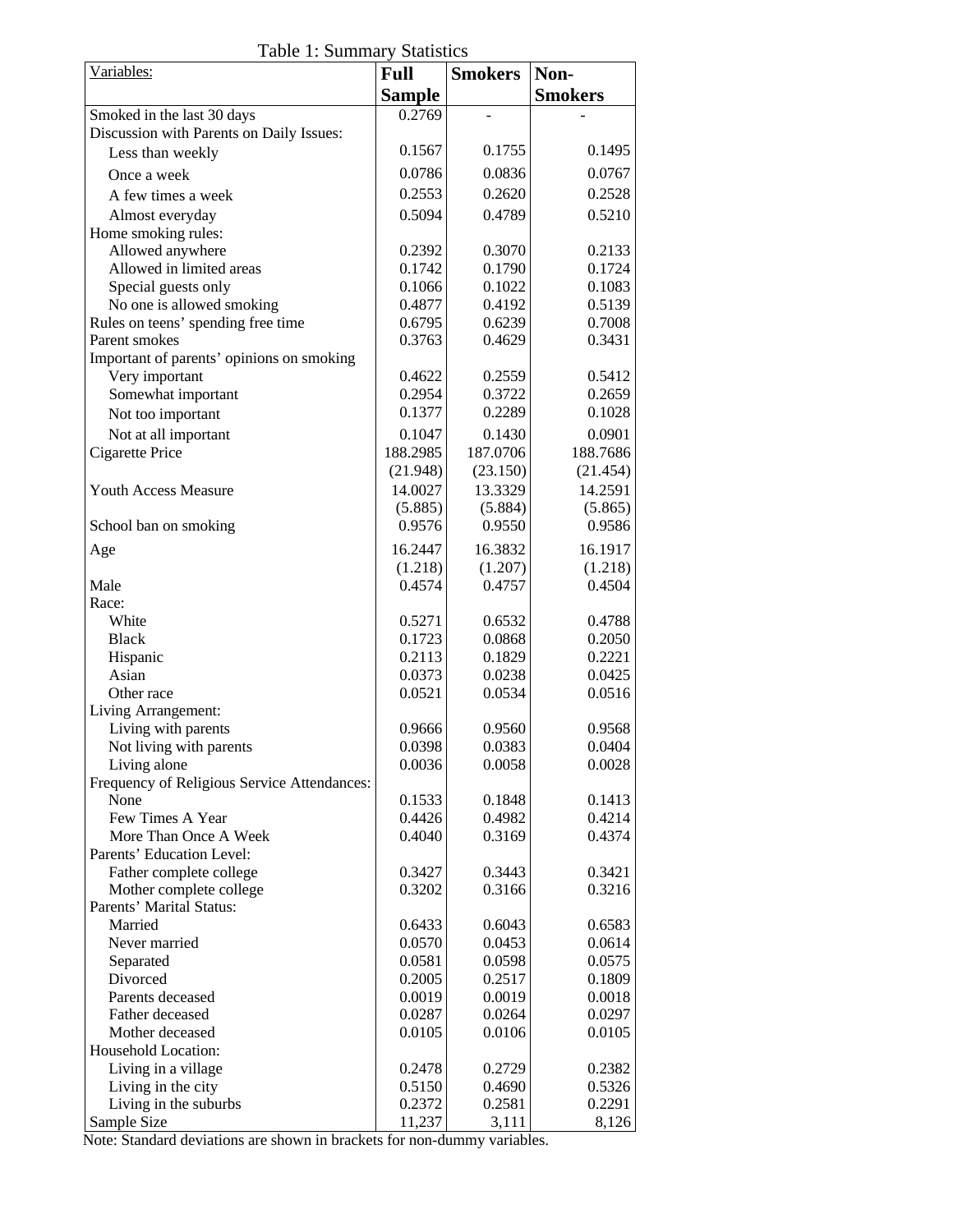| Table 2: Marginal Effects for Youth Smoking Participation |
|-----------------------------------------------------------|
| Full Sample, By Gender and By Race                        |

|                                     |                         | By Gender              |                         |                          |                         |                        |
|-------------------------------------|-------------------------|------------------------|-------------------------|--------------------------|-------------------------|------------------------|
| Variables:                          | <b>Full Sample</b>      | Girls                  | <b>Boys</b>             | White                    | By Race<br><b>Black</b> | Hispanic               |
|                                     | $(N=11,237)$            | $(N=6,089)$            | $(N=5, 140)$            | $(N=5,923)$              | $(N=1,927)$             | $(N=2,374)$            |
|                                     | $-0.0311*$              | $-0.0392$              | $-0.0172$               | $-0.0293$                | $-0.0548*$              | $-0.0347$              |
| Discuss with parents: weekly        | (0.0174)                | (0.0242)               | (0.0254)                | (0.0288)                 | (0.0247)                | (0.0318)               |
| Discuss with parents: a few times a | $-0.0424***$            | $-0.0334*$             | $-0.0536***$            | $-0.0759***$             | $-0.0021$               | $-0.0226$              |
| week                                | (0.0130)                | (0.0189)               | (0.0182)                | (0.0216)                 | (0.0216)                | (0.0246)               |
| Discuss with parents: almost        | $-0.0707***$            | $-0.0824***$           | $-0.0538***$            | $-0.1072***$             | $-0.0233$               | $-0.0892***$           |
| everyday                            | (0.0126)                | (0.0183)               | (0.0177)                | (0.0213)                 | (0.0193)                | (0.0232)               |
| Home smoking rules: limited areas   | $-0.0238*$              | $-0.0326**$            | $-0.0081$               | 0.0012                   | $-0.0598***$            | $-0.0180$              |
|                                     | (0.0126)                | (0.0162)               | (0.0201)                | (0.0197)                 | (0.0173)                | (0.0269)               |
| Home smoking rules: special guests  | $-0.0211$               | $-0.0385*$             | 0.0062                  | 0.0360                   | $-0.0110$               | $-0.0682**$            |
|                                     | (0.0157)                | (0.0206)               | (0.0245)                | (0.0253)                 | (0.0254)                | (0.0298)               |
| Home smoking rules: no one          | $-0.0461***$            | $-0.0639***$           | $-0.0218$               | $-0.0142$                | $-0.0700***$            | $-0.0619**$            |
| allowed                             | (0.0125)                | (0.0168)               | (0.0185)                | (0.0188)                 | (0.0211)                | (0.0265)               |
| Rules on teens' spending free time  | $-0.0320***$            | $-0.0410***$           | $-0.0203$               | $-0.0389***$             | $-0.0139$               | $-0.0066$              |
|                                     | (0.0095)                | (0.0137)               | (0.0135)                | (0.0141)                 | (0.0173)                | (0.0194)               |
| Parent smokes                       | $0.0623***$             | $0.0700***$            | $0.0543***$             | $0.0789***$              | $0.0451**$              | 0.0250                 |
|                                     | (0.0109)                | (0.0149)               | (0.0162)                | (0.0167)                 | (0.0198)                | (0.0211)               |
| <b>Cigarette Price</b>              | $-0.0004*$              | $-0.0001$              | $-0.0008**$             | $-0.0007***$             | 0.0001                  | $-0.0002$              |
|                                     | (0.0002)                | (0.0027)               | (0.0003)                | (0.0003)                 | (0.0004)                | (0.0008)               |
| Youth Access Measure                | $-0.0041***$            | $-0.0031***$           | $-0.0051***$            | $-0.0043***$             | $-0.0038***$            | $-0.0051***$           |
|                                     | (0.0008)                | (0.0011)               | (0.0012)                | (0.0012)                 | (0.0014)                | (0.0020)               |
| School-ban on smoking               | $-0.0302$               | $-0.0106$              | $-0.0562*$              | $-0.0556$                | $-0.0189$               | $-0.0275$              |
|                                     | (0.0224)<br>$0.0260***$ | (0.0305)<br>$0.0112**$ | (0.0332)<br>$0.0439***$ | (0.0378)<br>$0.0410***$  | (0.0321)<br>0.0006      | (0.0474)<br>$0.0170**$ |
| Age                                 | (0.0036)                | (0.0048)               | (0.0053)                |                          | (0.0063)                | (0.0072)               |
|                                     | $-0.0045$               |                        |                         | (0.0054)<br>$-0.0441***$ | $0.0400**$              | $0.0367**$             |
| Male                                | (0.0088)                |                        |                         | (0.0128)                 | (0.0168)                | (0.0188)               |
|                                     | $-0.2014***$            | $-0.2267***$           | $-0.1678***$            |                          |                         |                        |
| <b>Black</b>                        | (0.0093)                | (0.0114)               | (0.0156)                |                          |                         |                        |
|                                     | $-0.0794***$            | $-0.1107***$           | $-0.0354**$             |                          |                         |                        |
| Hispanic                            | (0.0109)                | (0.0138)               | (0.0173)                |                          |                         |                        |
|                                     | $-0.1185***$            | $-0.1262***$           | $-0.1017***$            |                          |                         |                        |
| Asian                               | (0.0180)                | (0.0232)               | (0.0285)                |                          |                         |                        |
|                                     | $-0.0487***$            | $-0.0716***$           | $-0.0218$               | ä,                       |                         |                        |
| Other race                          | (0.0175)                | (0.0223)               | (0.0274)                |                          |                         |                        |
|                                     | 0.0087                  | 0.0435                 | $-0.0423$               | 0.0152                   | 0.0222                  | 0.0164                 |
| Not living with parents             | (0.0230)                | (0.0317)               | (0.0331)                | (0.0444)                 | (0.0322)                | (0.0426)               |
| Living alone                        | $0.1615**$              | 0.0297                 | $0.2417**$              | 0.0566                   | $0.2077*$               | $-0.0814$              |
|                                     | (0.0794)                | (0.1040)               | (0.1123)                | (0.1814)                 | (0.1338)                | (0.1356)               |
| Religious services: few annual      | 0.0095                  | 0.0030                 | 0.0085                  | $0.0495***$              | $-0.0270$               | $-0.0759***$           |
| attendance                          | (0.0123)                | (0.0173)               | (0.0175)                | (0.0175)                 | (0.0237)                | (0.0275)               |
| Religious services: more than       | $-0.0595***$            | $-0.0645***$           | $-0.0595***$            | $-0.0634***$             | $-0.0416*$              | $-0.1165***$           |
| weekly                              | (0.0127)                | (0.0176)               | (0.0185)                | (0.0184)                 | (0.0249)                | (0.0275)               |
| Father complete college             | 0.0131                  | 0.0149                 | 0.0090                  | 0.0109                   | $-0.0080$               | 0.0358                 |
|                                     | (0.0106)                | (0.0146)               | (0.0156)                | (0.0149)                 | (0.0196)                | (0.0268)               |
| Mother complete college             | 0.0137                  | 0.0220                 | 0.0043                  | 0.0225                   | 0.0255                  | $-0.0161$              |
|                                     | (0.0108)<br>$0.0362*$   | (0.0148)               | (0.0160)                | (0.0152)                 | (0.0203)                | (0.0266)               |
| Parents never married               | (0.0219)                | $0.0674**$<br>(0.0293) | 0.0062<br>(0.0338)      | 0.0062<br>(0.0510)       | 0.0330<br>(0.0235)      | 0.0035<br>(0.0391)     |
|                                     | $0.0492**$              | $0.0934***$            | 0.0108                  | 0.0455                   | 0.0343                  | 0.0426                 |
| Parents separated                   | (0.0200)                | (0.0284)               | (0.0287)                | (0.0352)                 | (0.0284)                | (0.0355)               |
|                                     | $0.0616***$             | $0.0801***$            | $0.0440***$             | $0.0803***$              | 0.0057                  | 0.0356                 |
| Parents divorced                    | (0.0114)                | (0.0154)               | (0.0171)                | (0.0157)                 | (0.0232)                | (0.0249)               |
|                                     | 0.0329                  |                        | 0.1700                  | $0.4537*$                |                         | 0.1476                 |
| Parents deceased                    | (0.1110)                |                        | (0.1596)                | (0.2101)                 |                         | (0.2011)               |
|                                     | 0.0278                  | 0.0514                 | $-0.0058$               | 0.0046                   | 0.0064                  | 0.0419                 |
| Father deceased                     | (0.0275)                | (0.0373)               | (0.0404)                | (0.0482)                 | (0.0346)                | (0.0562)               |
|                                     | 0.0347                  | 0.0705                 | $-0.0127$               | $0.1976**$               | $-0.0095$               | $-0.1048$              |
| Mother deceased                     | (0.0447)                | (0.0585)               | (0.0695)                | (0.0809)                 | (0.0595)                | (0.0574)               |
|                                     | $-0.0029$               | 0.0031                 | $-0.0095$               | 0.0098                   | $-0.0052$               | $-0.0503**$            |
| Living in the city                  | (0.0108)                | (0.0143)               | (0.0164)                | (0.0153)                 | (0.0231)                | (0.0257)               |
| Living in the suburbs               | 0.0084                  | 0.0137                 | 0.0047                  | 0.0026                   | 0.0085                  | $-0.0074$              |
|                                     | (0.0121)                | (0.0170)               | (0.0174)                | (0.0158)                 | (0.0293)                | (0.0333)               |

Note: Standard errors are shown in brackets.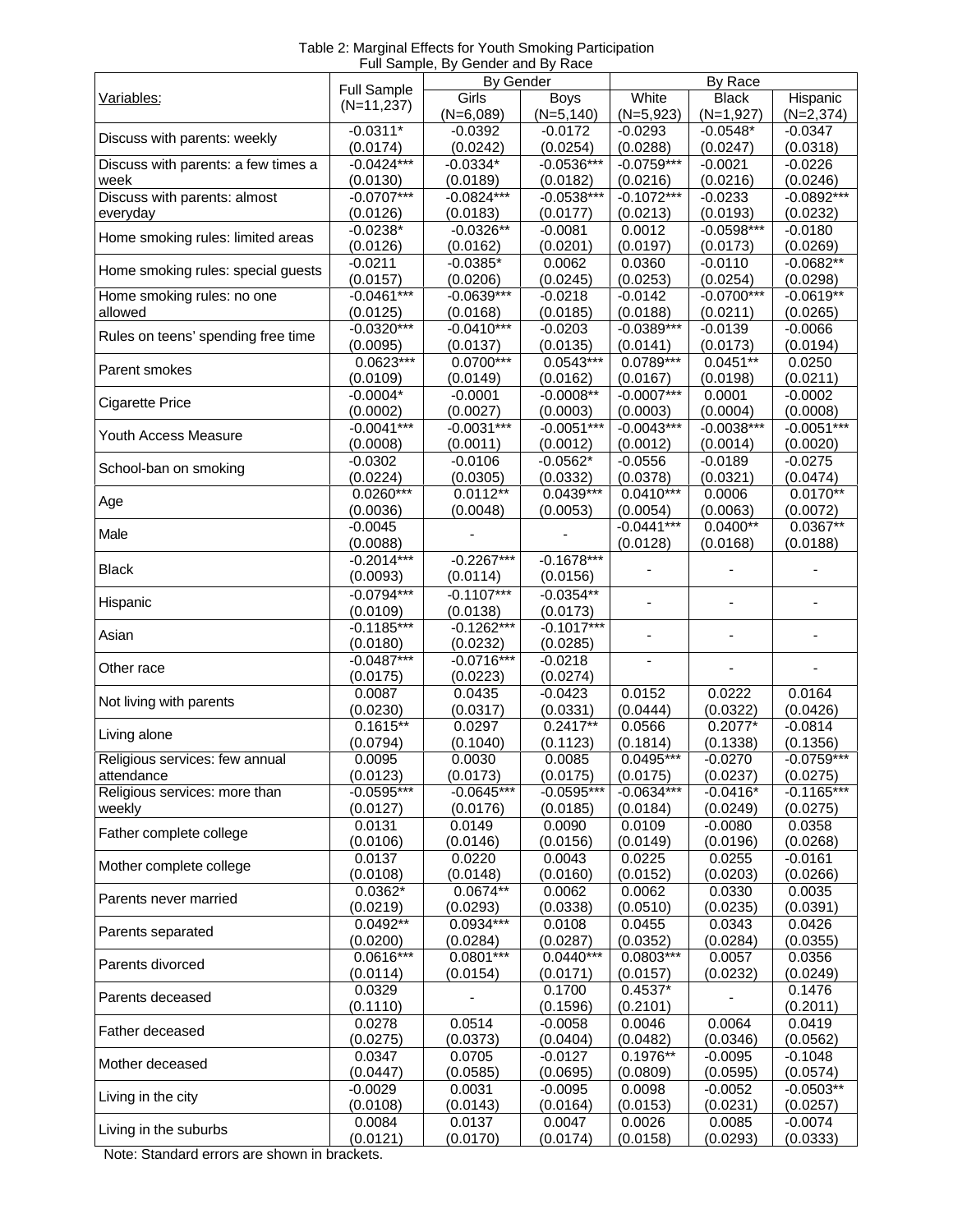| Table 3: Marginal Effects for Youth Smoking Participation |
|-----------------------------------------------------------|
| Full Sample and By Age                                    |

|                             |                                      |                          | <b>I</b> di Jampic and Dy Ago |                         |                         |                            |
|-----------------------------|--------------------------------------|--------------------------|-------------------------------|-------------------------|-------------------------|----------------------------|
| Variables:                  | <b>Full Sample</b><br>$(N = 11,237)$ | Age 13-14<br>$(N = 724)$ | Age 15<br>$(N = 2,613)$       | Age 16<br>$(N = 3,208)$ | Age 17<br>$(N = 2,764)$ | Age 18-19<br>$(N = 1,919)$ |
| Discuss with parents:       | $-0.0311*$                           | $-0.1039*$               | $-0.0716**$                   | $-0.0016$               | $-0.0753**$             | 0.0651                     |
| weekly                      | (0.0174)                             | (0.0472)                 | (0.0294)                      | (0.0336)                | (0.0352)                | (0.0493)                   |
| Discuss with parents: a few | $-0.0424***$                         | $-0.0673$                | $-0.0787***$                  | $-0.0513**$             | $-0.0453$               | 0.0322                     |
| times a week                |                                      |                          | (0.0234)                      |                         | (0.0276)                |                            |
|                             | (0.0130)<br>$-0.0707***$             | (0.0435)                 |                               | (0.0246)                |                         | (0.0349)                   |
| Discuss with parents:       |                                      | $-0.1248***$             | $-0.1147***$                  | $-0.0670***$            | $-0.0531**$             | $-0.0294$                  |
| almost everyday             | (0.0126)                             | (0.0445)                 | (0.0244)                      | (0.0240)                | (0.0267)                | (0.0322)                   |
| Home smoking rules:         | $-0.0238*$                           | $-0.0889**$              | $-0.0177$                     | $-0.0095$               | 0.0005                  | $-0.0539$                  |
| limited areas               | (0.0126)                             | (0.0392)                 | (0.0239)                      | (0.0242)                | (0.0270)                | (0.0328)                   |
| Home smoking rules:         | $-0.0211$                            | $-0.0778$                | $-0.0008$                     | $-0.0528*$              | $-0.0081$               | $-0.0015$                  |
| special guests              | (0.0157)                             | (0.0478)                 | (0.0304)                      | (0.0284)                | (0.0343)                | (0.0420)                   |
| Home smoking rules: no      | $-0.0461***$                         | $-0.1092**$              | $-0.0746***$                  | $-0.0411*$              | $-0.0064$               | $-0.0501$                  |
| one allowed                 | (0.0125)                             | (0.0450)                 | (0.0243)                      | (0.0236)                | (0.0263)                | (0.0311)                   |
| Rules on teens' spending    | $-0.0320***$                         | $-0.0351$                | $-0.0288$                     | $-0.0408**$             | $-0.0225$               | $-0.0310$                  |
| free time                   | (0.0095)                             | (0.0359)                 | (0.0200)                      | (0.0184)                | (0.0192)                | (0.0233)                   |
|                             | $0.0623***$                          | 0.0209                   | $0.0623***$                   | $0.0615***$             | $0.0730***$             | $0.0598**$                 |
| Parent smokes               | (0.0109)                             | (0.0406)                 | (0.0216)                      | (0.0206)                | (0.0231)                | (0.0273)                   |
|                             | $-0.0004*$                           | $-0.0002$                | $-0.0002$                     | $-0.0008**$             | 0.0004                  | $-0.0007$                  |
| <b>Cigarette Price</b>      | (0.0002)                             | (0.0007)                 | (0.0004)                      | (0.0004)                | (0.0005)                | (0.0006)                   |
|                             | $-0.0041***$                         | 0.0021                   | $-0.0037**$                   | $-0.0052***$            | $-0.0074***$            | $-0.0024$                  |
| Youth Access Measure        | (0.0008)                             | (0.0028)                 | (0.0015)                      | (0.0015)                | (0.0017)                | (0.0021)                   |
|                             | $-0.0302$                            | 0.0486                   | $-0.0448$                     | $-0.0414$               | 0.0296                  | $-0.1004*$                 |
| School-ban on smoking       | (0.0224)                             | (0.0689)                 | (0.0461)                      | (0.0459)                | (0.0426)                | (0.0549)                   |
|                             | $0.0260***$                          |                          |                               |                         |                         |                            |
| Age                         |                                      |                          |                               |                         |                         |                            |
|                             | (0.0036)                             |                          |                               |                         |                         |                            |
| Male                        | $-0.0045$                            | $-0.1020***$             | $-0.0509***$                  | $-0.0006$               | $0.0341*$               | 0.0336                     |
|                             | (0.0088)                             | (0.0311)                 | (0.0170)                      | (0.0164)                | (0.0181)                | (0.0227)                   |
| <b>Black</b>                | $-0.2014***$                         | $-0.1497***$             | $-0.1548***$                  | $-0.2055***$            | $-0.2232***$            | $-0.2488***$               |
|                             | (0.0093)                             | (0.0348)                 | (0.0185)                      | (0.0174)                | (0.0192)                | (0.0235)                   |
| Hispanic                    | $-0.0794***$                         | $-0.0514$                | $-0.0488**$                   | $-0.0834***$            | $-0.1058***$            | $-0.0745**$                |
|                             | (0.0109)                             | (0.0399)                 | (0.0226)                      | (0.0205)                | (0.0215)                | (0.0282)                   |
| Asian                       | $-0.1185***$                         | $-0.1277***$             | $-0.1509***$                  | $-0.1020**$             | $-0.0826*$              | $-0.1363***$               |
|                             | (0.0180)                             | (0.0473)                 | (0.0279)                      | (0.0358)                | (0.0424)                | (0.0481)                   |
|                             | $-0.0487***$                         | $-0.0252$                | $-0.0481$                     | $-0.0224$               | $-0.0801**$             | $-0.0637$                  |
| Other race                  | (0.0175)                             | (0.0685)                 | (0.0323)                      | (0.0371)                | (0.0333)                | (0.0466)                   |
|                             | 0.0087                               | 0.1358                   | 0.0713                        | $-0.0035$               | $-0.0164$               | $-0.0084$                  |
| Not living with parents     | (0.0230)                             | (0.1167)                 | (0.0637)                      | (0.0488)                | (0.0431)                | (0.0465)                   |
|                             | $0.1615**$                           | 0.2841                   | $0.5582**$                    | $-0.0779$               | 0.1664                  | 0.1316                     |
| Living alone                | (0.0794)                             | (0.3950)                 | (0.2202)                      | (0.1929)                | (0.1676)                | (0.1182)                   |
| Religious services: few     | 0.0095                               | $-0.0210$                | $0.0526**$                    | 0.0116                  | 0.0003                  | $-0.0029$                  |
| annual attendance           | (0.0123)                             | (0.0483)                 | (0.0269)                      | (0.0231)                | (0.0251)                | (0.0288)                   |
| Religious services: more    | $-0.0595***$                         | $-0.0643$                | 0.0064                        | $-0.0481**$             | $-0.0822***$            | $-0.1232***$               |
| than weekly                 | (0.0127)                             | (0.0490)                 | (0.0275)                      | (0.0241)                | (0.0259)                | (0.0299)                   |
|                             |                                      |                          |                               |                         |                         |                            |
| Father complete college     | 0.0131<br>(0.0106)                   | 0.0304                   | 0.0082                        | 0.0006                  | $-0.0001$               | $0.0476*$                  |
|                             |                                      | (0.0413)                 | (0.0205)                      | (0.0196)                | (0.0222)                | (0.0285)                   |
| Mother complete college     | 0.0137                               | 0.0018                   | $0.0382*$                     | $-0.0025$               | 0.0210                  | 0.0263                     |
|                             | (0.0108)                             | (0.0394)                 | (0.0210)                      | (0.0198)                | (0.0232)                | (0.0289)                   |
| Parents never married       | $0.0362*$                            | 0.1036                   | $-0.0190$                     | 0.0134                  | 0.0654                  | 0.0525                     |
|                             | (0.0219)                             | (0.0794)                 | (0.0396)                      | (0.0412)                | (0.0465)                | (0.0561)                   |
| Parents separated           | $0.0492**$                           | 0.0876                   | $0.0644*$                     | 0.0499                  | 0.0411                  | 0.0457                     |
|                             | (0.0200)                             | (0.787)                  | (0.0409)                      | (0.0387)                | (0.0414)                | (0.0479)                   |
| Parents divorced            | $0.0616***$                          | 0.0566                   | $0.0615***$                   | $0.0464**$              | $0.0744***$             | $0.0571**$                 |
|                             | (0.0114)                             | (0.0456)                 | (0.0226)                      | (0.0207)                | (0.0238)                | (0.0297)                   |
| Parents deceased            | 0.0329                               |                          |                               | 0.1622                  |                         | 0.0629                     |
|                             | (0.1110)                             |                          |                               | (0.2244)                |                         | (0.2129)                   |
|                             | 0.0278                               | $-0.0651$                | 0.0932                        | 0.0199                  | $0.1116*$               | $-0.0763$                  |
| Father deceased             | (0.0275)                             | (0.0866)                 | (0.0641)                      | (0.0536)                | (0.0626)                | (0.0523)                   |
|                             | 0.0347                               | $-0.0028$                | 0.0490                        | $-0.0554$               | 0.1219                  | 0.0469                     |
| Mother deceased             | (0.0447)                             | (0.1458)                 | (0.0825)                      | (0.0784)                | (0.1019)                | (0.1163)                   |
|                             | $-0.0029$                            | $-0.0150$                | $-0.0040$                     | 0.0018                  | $-0.0049$               | $-0.0029$                  |
| Living in the city          | (0.0108)                             | (0.0416)                 | (0.0213)                      | (0.0202)                | (0.0222)                | (0.0278)                   |
|                             | 0.0084                               | 0.0390                   | $-0.0186$                     | 0.0138                  | 0.0100                  | 0.0352                     |
| Living in the suburbs       | (0.0121)                             | (0.0476)                 | (0.0232)                      | (0.0230)                | (0.0248)                | (0.0320)                   |
|                             |                                      |                          |                               |                         |                         |                            |

Note: Standard errors are shown in brackets.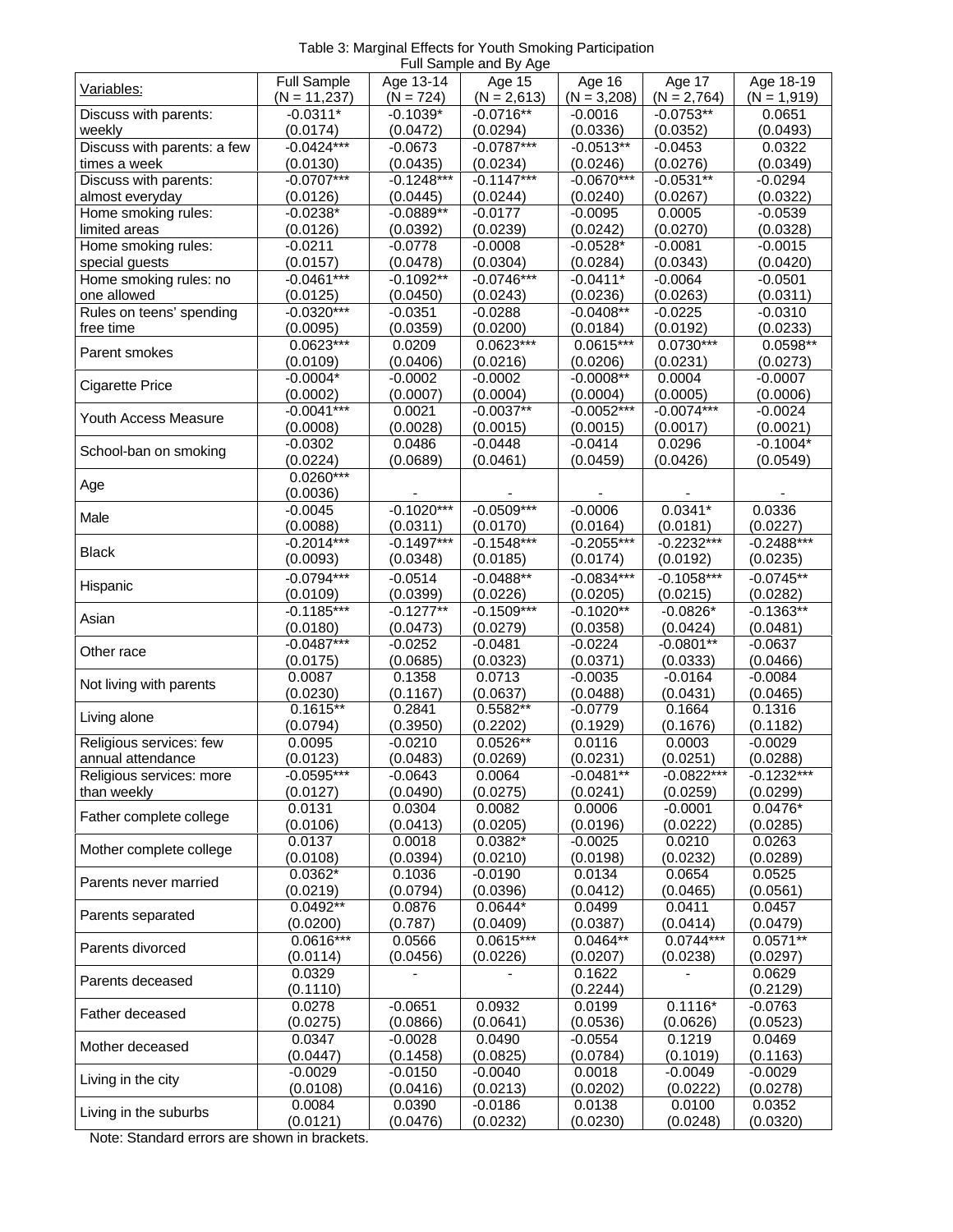## Table 4 Marginal Effects of Students' Perception of Parental Opinions in Their Decision to Smoke (Full Sample, By Gender, Race and Age)

| <b>Full Sample</b><br>Variables:<br>$(N=11,237)$ | By Gender    |                             | By Race              |                      |                             | By Age                   |                        |                   |                   |                   |                        |
|--------------------------------------------------|--------------|-----------------------------|----------------------|----------------------|-----------------------------|--------------------------|------------------------|-------------------|-------------------|-------------------|------------------------|
|                                                  |              | <b>Boys</b><br>$(N=5, 140)$ | Girls<br>$(N=6,089)$ | White<br>$(N=5,923)$ | <b>Black</b><br>$(N=1,927)$ | Hispanic<br>$(N=2, 374)$ | $13 - 14$<br>$(N=724)$ | 15<br>$(N=2,613)$ | 16<br>$(N=3,208)$ | 17<br>$(N=2,764)$ | $18-19$<br>$(N=1,919)$ |
| Not Too                                          | $0.0790***$  | $0.0910***$                 | $0.0656***$          | $0.1144***$          | 0.0198                      | 0.0356                   | $-0.0776$              | 0.0420            | $0.1086***$       | $0.1479***$       | 0.0533                 |
| Important                                        | (0.0176)     | (0.0263)                    | (0.0235)             | (0.0237)             | (0.0383)                    | (0.0411)                 | (0.0466)               | (0.0353)          | (0.0343)          | (0.0368)          | (0.0423)               |
| Somewhat                                         | $-0.0062$    | $-0.0020$                   | $-0.0131$            | $-0.0103$            | 0.0455                      | $-0.0350$                | $-0.0703$              | $-0.0783***$      | 0.0045            | $0.0628**$        | 0.0074                 |
| Important                                        | (0.0142)     | (0.0213)                    | (0.0189)             | (0.0200)             | (0.0331)                    | (0.0327)                 | (0.0469)               | (0.0266)          | (0.0272)          | (0.0300)          | (0.0354)               |
| Very                                             | $-0.1844***$ | $-0.1448***$                | $-0.2188***$         | $-0.2155***$         | $-0.0800***$                | $-0.1949***$             | $-0.2913***$           | $-0.2263***$      | $-0.1523***$      | $-0.1774***$      | $-0.1582***$           |
| Important                                        | (0.0134)     | (0.0201)                    | (0.0179)             | (0.0182)             | (0.0303)                    | (0.0340)                 | (0.0478)               | (0.0281)          | (0.0259)          | (0.0272)          | (0.0333)               |

Notes: (1) Standard errors are shown in brackets.

(2) The excluded category for the importance of parental opinion variable is "not at all important".

 (3) Controls for age, gender, race, living arrangements, religious services, parents education, parents marital status, location of home, and the price, youth and access and school policy variables were included in the estimation but are not shown in the table.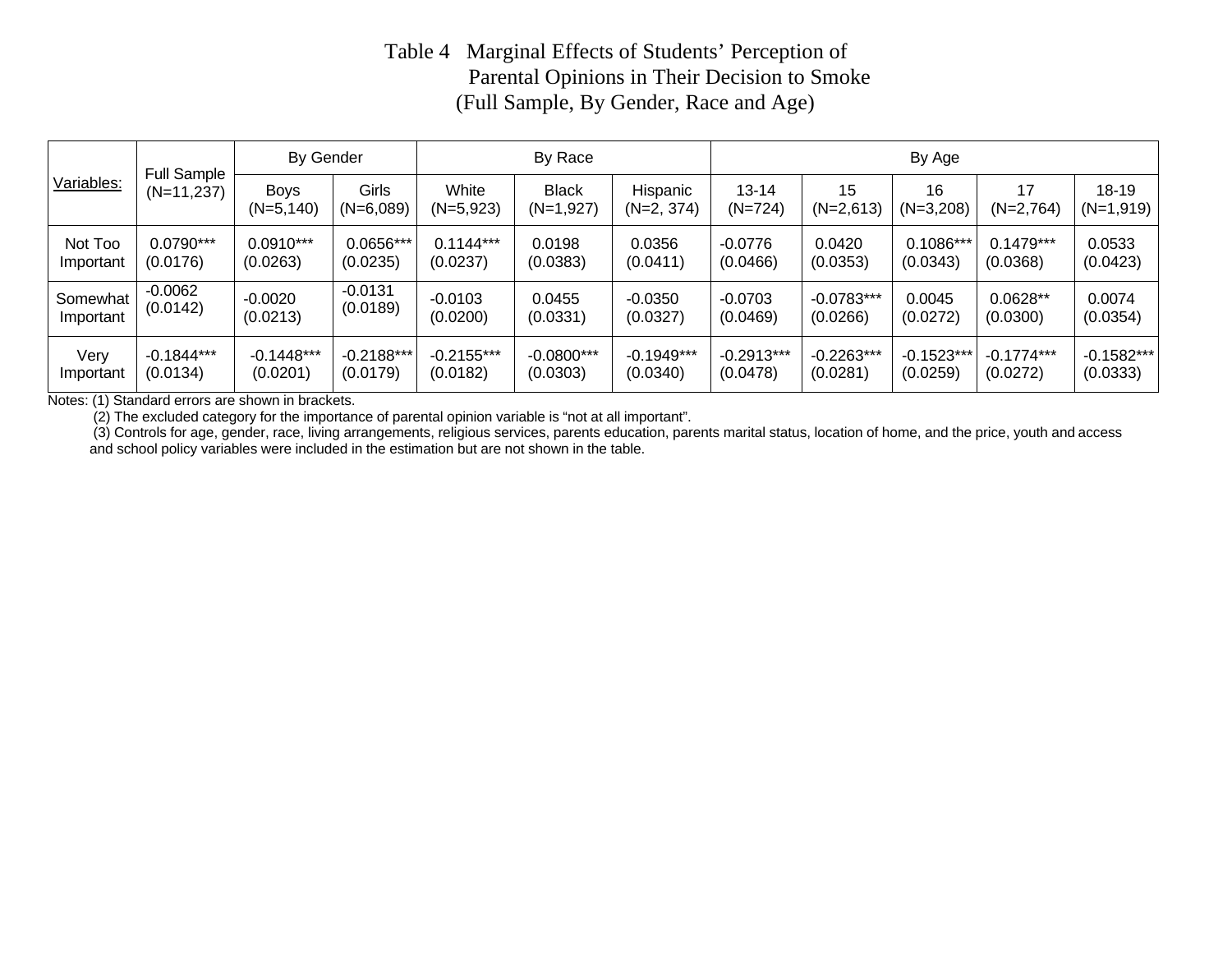#### **Recent ImpacTeen and YES! Research Papers**

Effects of Price and Access Laws on Teenage Smoking Initiation: A National Longitudinal Analysis, Tauras JA, O'Malley PM, Johnston LD, April 2001.

Marijuana and Youth, Pacula R, Grossman M, Chaloupka F, O'Malley P, Johnston L, Farrelly M, October 2000.

#### **Recent ImpacTeen Research Papers**

Parental Influences, Public Policy, and Youth Smoking Behavior, Powell LM, Chaloupka F, April 2003.

Peer Effects, Tobacco Control Policies, and Youth Smoking Behavior, Powell LM, Tauras JA, Ross H, February 2003.

Assessment of Youth Responses to Anti-Smoking Ads: Description of a Research Protocol, Wakefield M, Balch GI, Terry-McElrath Y, Szczypka G, Clegg Smith K, Ruel E, Flay B, Emery S, July 2002.

Projected Smoking-Related Deaths Among U.S. Youth: A 2000 Update, Hahn EJ, Rayens MK, Chaloupka FJ, Okoli CTC, Yan J, May 2002.

Coding the News: The Development of a Methodological Framework for Coding and Analyzing Newspaper Coverage on Tobacco Issues, Clegg Smith K, Wakefield M, Siebel C, Szczypka G, Slater S, Terry-McElrath Y, Emery S, Chaloupka F, May 2002.

Binge Drinking and Violence among College Students: Sensitivity to Correlation in the Unobservables, Powell LM, Ciecierski C, Chaloupka FJ, Wechsler H, February 2002.

Study Habits and the Level of Alcohol Use Among College Students, Powell LM, Williams J, Wechsler H, February 2002.

Does Alcohol Consumption Reduce Human Capital Accumulation? Evidence from the College Alcohol Study, Williams J, Powell LM, Wechsler H, February 2002.

Habit and Heterogeneity in College Students' Demand for Alcohol, Williams J, January 2002.

Are There Differential Effects of Price and Policy on College Students' Drinking Intensity? Williams J, Chaloupka FJ, Wechsler H, January 2002.

Alcohol and Marijuana Use Among College Students: Economic Complements or Substitutes? Williams J, Pacula RL, Chaloupka FJ, Wechsler H, November 2001.

The Drugs-Crime Wars: Past, Present and Future Directions in Theory, Policy and Program Interventions, McBride DC, VanderWaal CJ, Terry-McElrath, November 2001.

State Medical Marijuana Laws: Understanding the Laws and their Limitations, Pacula RL, Chriqui JF, Reichmann D, Terry-McElrath YM, October 2001.